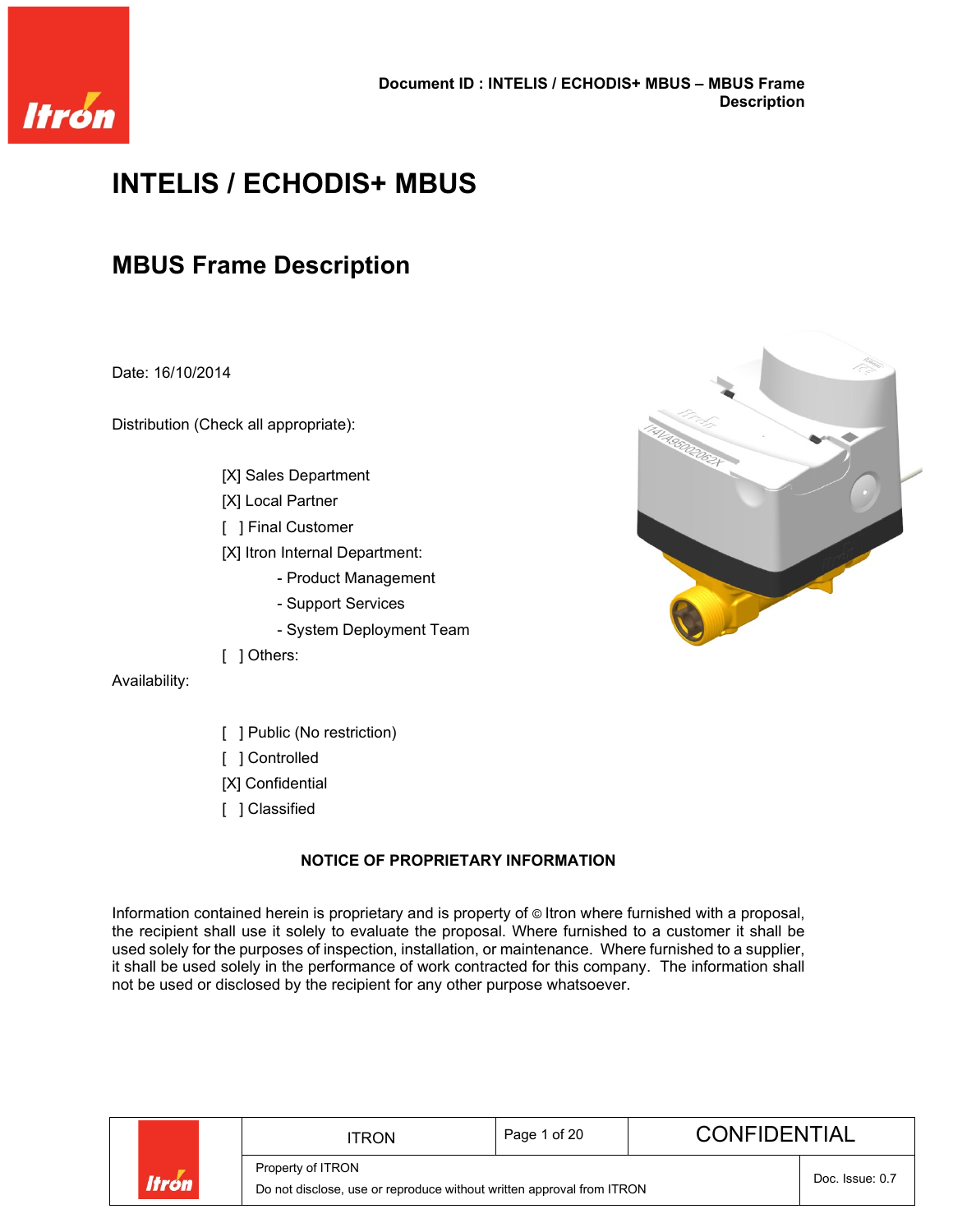### Document ID : INTELIS / ECHODIS+ MBUS - MBUS Frame **Description**

### Table des matières

| $\mathbf{1}$ |  |
|--------------|--|
| 1.1          |  |
| $\mathbf{2}$ |  |
| 2.1          |  |
| 2.2          |  |
| 2.3          |  |
| 2.4          |  |
| 3            |  |
| 3.1          |  |
| 3.2          |  |
| 4            |  |
| 5            |  |
| 6            |  |
| 6.1          |  |
| 6.2          |  |
| 6.3          |  |
| 7            |  |
| 8            |  |
| 8.1          |  |
| 8.2          |  |
| 9            |  |

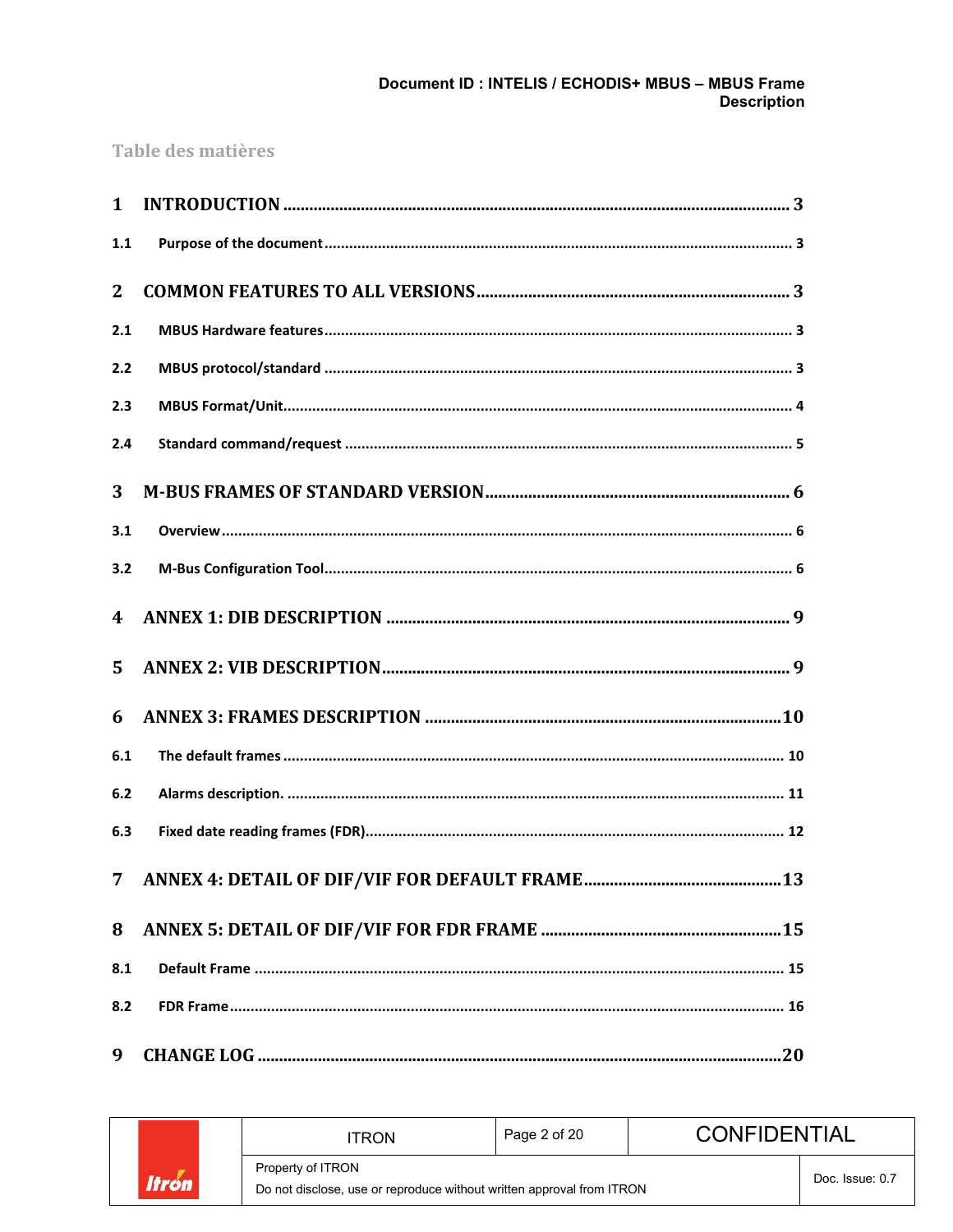## <span id="page-2-0"></span>**1 INTRODUCTION**

### <span id="page-2-1"></span>*1.1 Purpose of the document*

The purpose of this document is described from a high-level point of view the M-Bus communications features of the M-Bus Product.

### <span id="page-2-2"></span>**2 COMMON FEATURES TO ALL VERSIONS**

The M-Bus product embeds a new concept of Itron M-Bus product that allows a full customization of the content of the M-Bus frames.

This is achieved using definition of Block of data that are configurable in 16 different frames.

This is described in the second part of this document.

The first part is dedicated to the description of the standard product as it is delivered from factory if no specific configuration has been required.

### <span id="page-2-3"></span>*2.1 MBUS Hardware features*

The Physical layer of M-Bus product is fully compliant with the EN13757-2 Standard, M-bus connection is non-polarized and the Unit Load (UL) requested on the bus is 1,5UL.

The Baudrate is by default selected from factory to 2400 Bds but can be set to 300Bds.

### <span id="page-2-4"></span>*2.2 MBUS protocol/standard*

The M-bus communication protocol implemented in M-Bus product is compliant with last MBUS standard EN13757-3 version 2013.

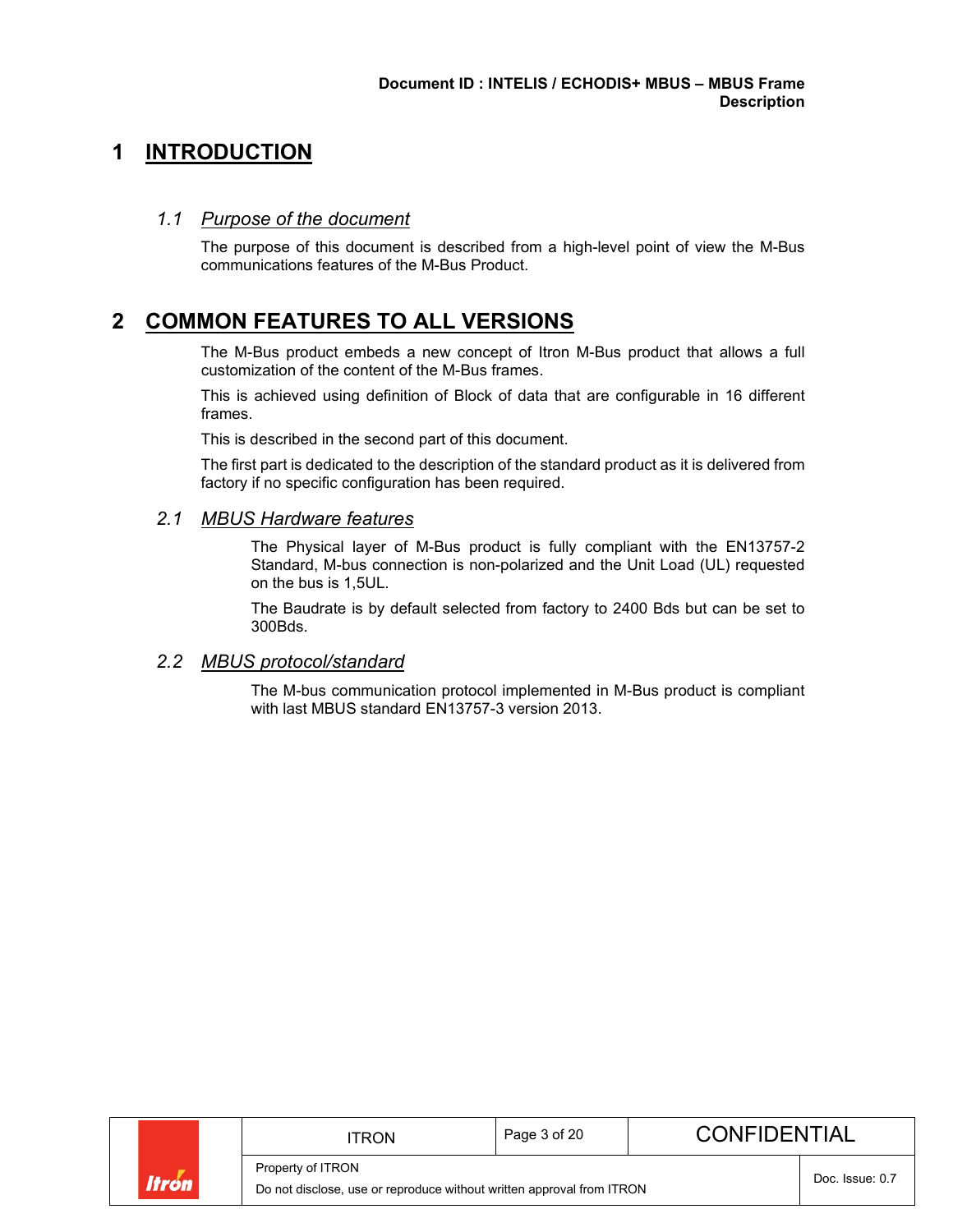### <span id="page-3-0"></span>*2.3 MBUS Format/Unit*

2.3.1 MBUS Format

The product can manage few different non metrics Units:

- Cubic meter (M<sup>3</sup>) for Volume Index, and Liter /hour (L/h) for Flow
- Imperial Gallon for Volume Index, and Imperial Gallon / Min for Flow
- US Gallon for Volume Index, and US Gallon / Min for Flow
- Cubic Feet for Volume Index, and Cubic Feet / Min for Flow

This is possible during manufacturing and is done only for personalized version

2.3.2 MBUS Units

The product uses a basic rule for volume index format and unit transmitted in the M-bus frame, it uses the same unit as for the LCD Display. That means, for instance, that if the display is set to 5/3, (5 digit before the coma, and 3 after), meaning a display in Cubic meters but with 3 decimals, then last digit=Liters.

The unit used for the transmission of the index, backflow, FDR in all M-bus frames will be liters (VIF 13)

If the Display is 6/2, then last digit = 10liters, so the M-Bus format will be 10 of liters (VIF 14)

In the following tables this is mentioned as VIF 12-14.

The choice can be done only during manufacturing and can't be changed on field.

The possibilities according to the format (see previous chapter) are

For cubic meters:

0, 0001 m3, 0,001m3, 0,001m3, 0,1 m3 => VIF Values from 12 to 15

Or for Imperial Gallons:

0,01 Imp Gallon, 0, 1 Imp Gallon => VIF Values FC/74/04/"laGi", FC/75/04/"laGi"

Or for US gallons:

- 0,01 US Gallon, 0,1 US Gallon (91/3D, 92/3D)

Or for Cubic Feet:

0,001 CuFt, 0,01cuFt, 0,1 CuFt, (FC/73/04/"tFuC", FC/74/04/"tFuC",FB/21)

Note that for the flow rate, the unit are fixed, whatever the display and are transmitted accordingly in:

- Liter per hour
- Imp Gallon /Min
- US Gallon /Min
- Cubic Feet /Min

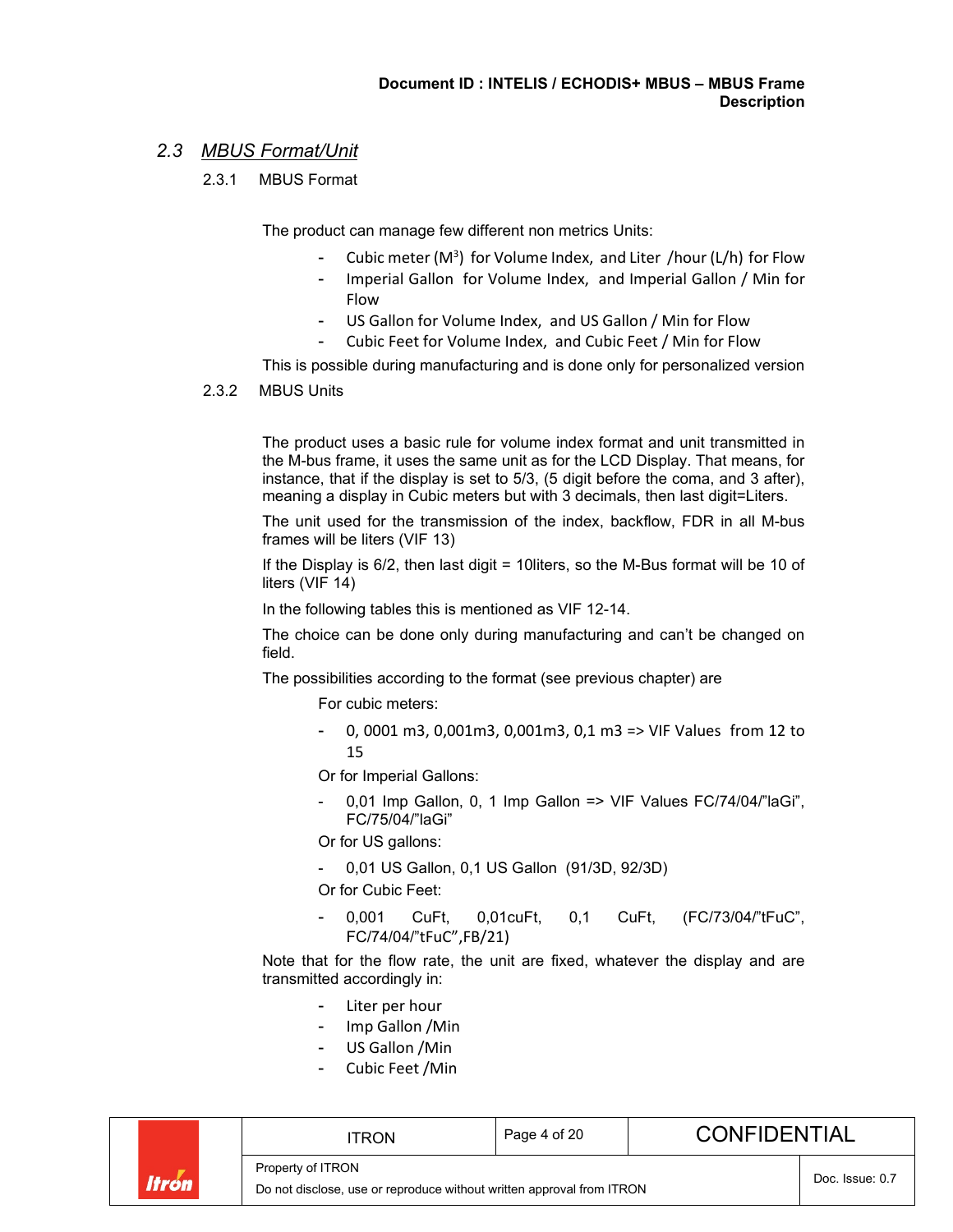### <span id="page-4-0"></span>*2.4 Standard command/request*

The M-bus product can manage the following command or request

- **Addressing** 
	- o Primary addressing
	- o Secondary addressing (Selection C=SND\_UD=43h/53h/63h/73h, CI = 52h)
	- o Extended secondary addressing (selection with Customer Id)
- **Request** 
	- o Frame request (C= REQ\_UD2=4Bh/5Bh/6Bh/7Bh )
	- o Status request (C= REQ\_SKE=49h)
- Command (C Codes)
	- o Application Reset (SND\_NKE, C= 40h)
	- o Baud Rate Change (C= BBh : 2400 Bds, C= B8h : 300 Bds)
	- o Frame Selection (C = SND UD, CI =50 )
	- o Primary address Modification (C = SND UD,CI =51, DIF/VIF= 01h/7Ah)
	- o Secondary Address Modification (C = SND UD,CI =51, DIF/VIF= 0Ch/79h)

or (C = SND UD, CI =51, DIF/VIF= 07h/79h)

- o Date and time setting
	- Date and date setting Using CI=6Ch command
	- Date and Time Adjustment using CI=6Dh Command
	- Date and time setting using (C = SND UD,CI =51 DIF/VIF= 04h/6Dh)

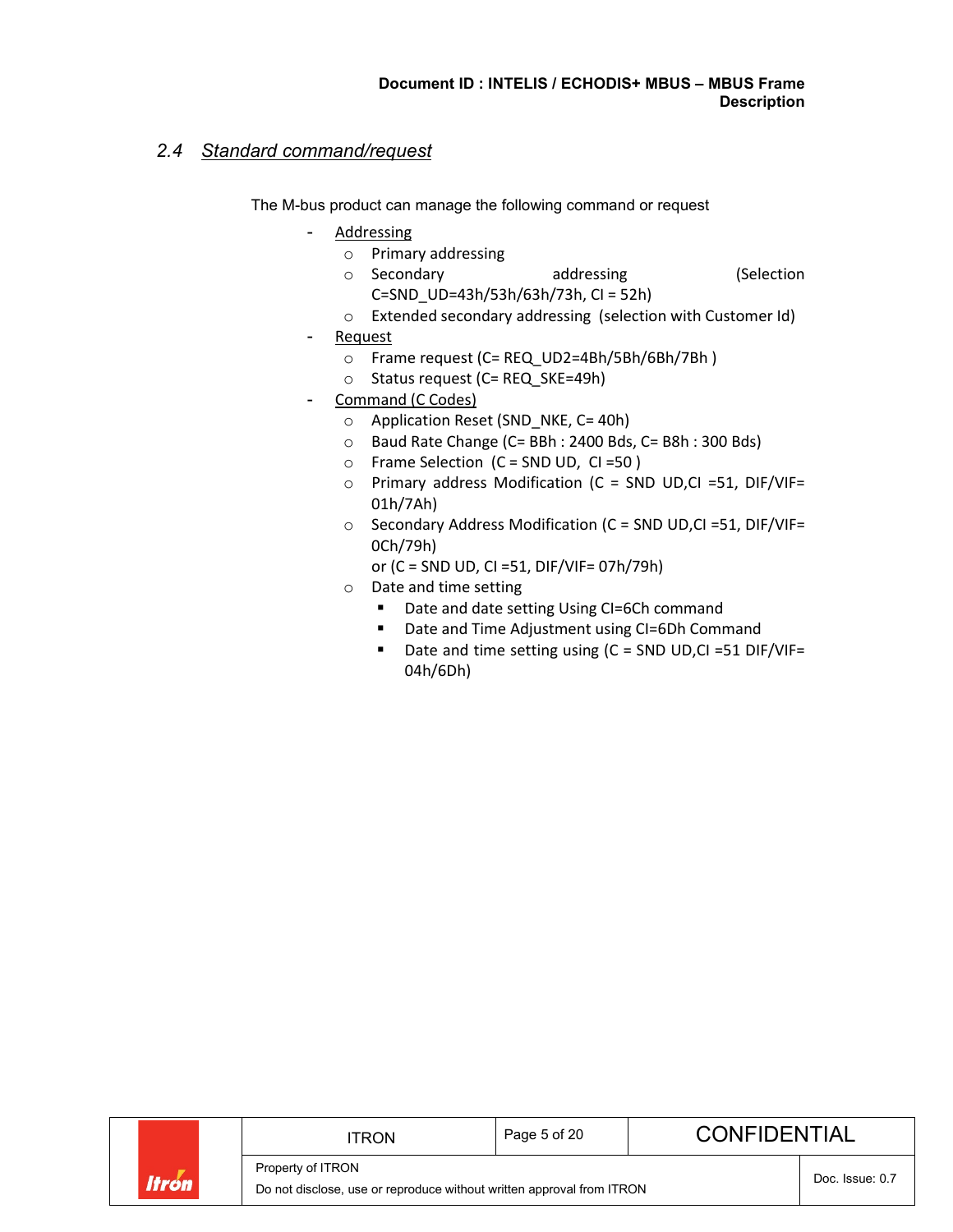### <span id="page-5-0"></span>**3 M-BUS FRAMES OF STANDARD VERSION**

### <span id="page-5-1"></span>*3.1 Overview*

The Product in standard configuration has 5 different frames (0 to 4) accessible using the selection frame command.

The frame 00, so called Default frame, is normally the frame requested on a regular basis to get all the main information from the meter

The other are used to get more advanced features

Note that, due to the big number of values using the same DIF and VIF, the Storage number is used to distinguish the nature of the value. This can be useful to parse and filter data, if they are all received in the same buffer and not managed in real time.

Here below is the table containing the Frame numbers and their designation:

| NAME    | Designation              |
|---------|--------------------------|
| Frame 0 | Default Frame            |
| Frame 4 | Fixed date reading (FDR) |

### <span id="page-5-2"></span>*3.2 M-Bus Configuration Tool*

#### 3.2.1 Global Strategy

The configuration tool allows the following actions:

- Visualization and demo of all the standard M-Bus capabilities of the product
- Highlight all the features of the product (Metering, water intelligence, alarm…)
- Display and modification of the parameters
- Reading of advanced values
- Basic M-Bus setting modification (Address, Date & Time...)
- Parameterization of the advanced functions (Threshold...)
- On field investigation in case of problem
- Frame configuration

To have a complete view of the features of this M-Bus Field tool application, please refer to the user manual.

This Software "M-Bus Configuration Tool" is protected by a license attached to the machine.

|       | TRON                                                                                       | Page 6 of 20    | <b>CONFIDENTIAL</b> |  |  |
|-------|--------------------------------------------------------------------------------------------|-----------------|---------------------|--|--|
| Itrón | Property of ITRON<br>Do not disclose, use or reproduce without written approval from ITRON | Doc. Issue: 0.7 |                     |  |  |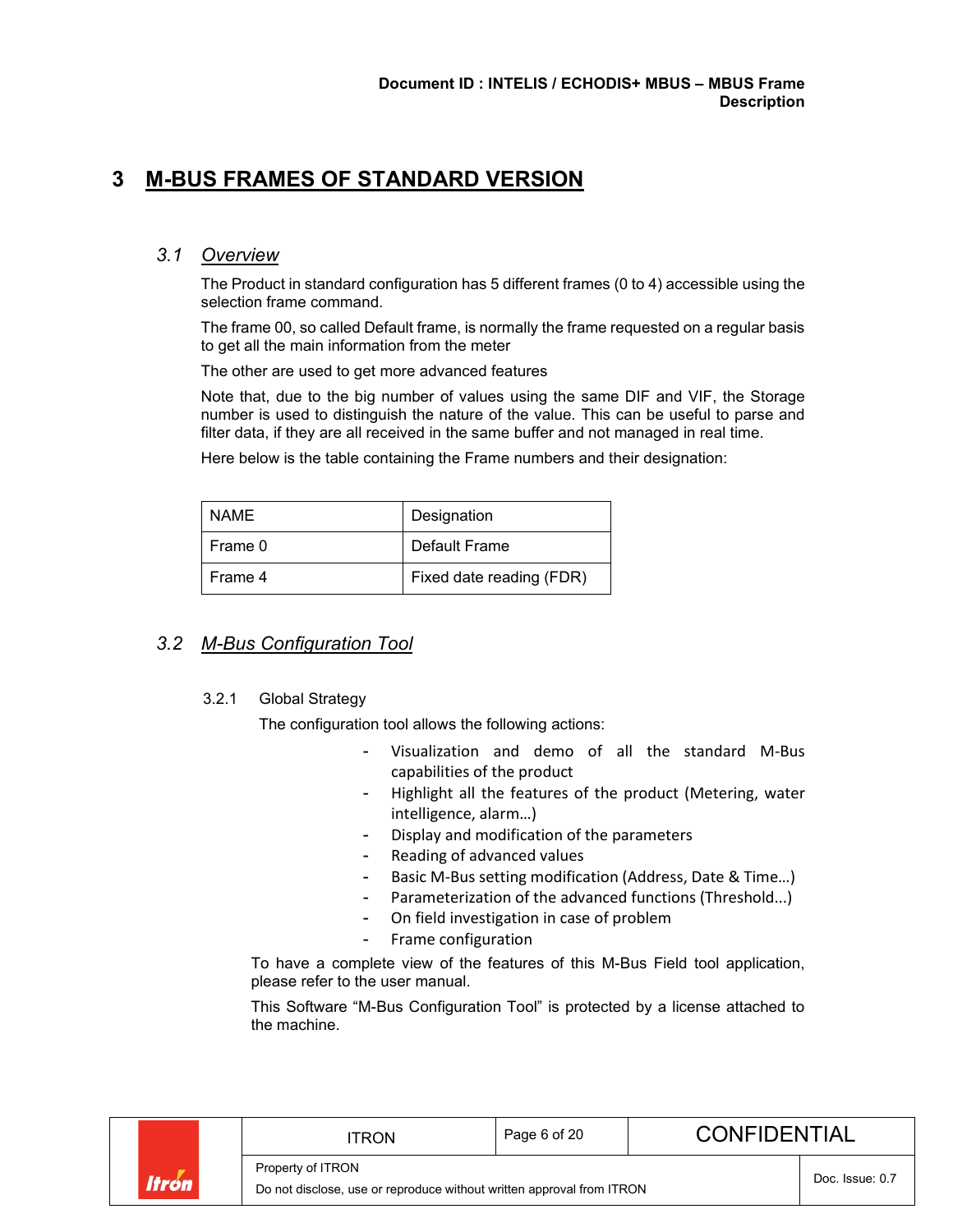#### 3.2.2 Connection

The field tool, based on configuration, can communicate with to the product using a M-Bus to USB (or RS232) converter.

It can be used:

- Point to point in broadcast mode
- In addressed mode, for instance if you are connected on field to an existing Bus.

### 3.2.3 Screenshot

Here below are few screen shot of this application



### 3.2.4 Frame configuration

In order to use the new concept of configuration frame, this application has a specific screen in order to allow this function.

|                        | Connect Life Products Connecters El About |                                        |                       |
|------------------------|-------------------------------------------|----------------------------------------|-----------------------|
|                        | Intelis 14000046 ITW Water (07)           |                                        |                       |
| Default frame          | Block name                                | Size                                   | Write                 |
| Frame #1<br>Frame #2   | Volume index                              | ✓<br>$6\phantom{.}$                    | <b>Read</b>           |
| Frame #3               | Product date & time                       | ✓<br>6                                 |                       |
| Frame #4<br>Frame #5   | Customer ID                               | ✓<br>20                                | Template              |
| Frame #6               | <b>Remaining Battery Life Time</b>        | 5                                      | Load                  |
| Frame #7<br>Frame #8   | Alarms / Flags                            | ✓<br>$\overline{7}$                    | Apply                 |
| Frame #9               | <b>Backflow Volume</b>                    | $\blacktriangledown$<br>$\overline{7}$ | <b>Save</b>           |
| Frame #10<br>Frame #11 | Leakage reading                           | 94                                     | No template<br>loaded |
| Frame #12              |                                           | 69/215 Bytes                           |                       |
| Frame #13<br>Frame #14 | ۸                                         | 8/16 Blocks                            |                       |
| Frame #15              |                                           |                                        |                       |

| ltrón | <b>TRON</b>                                                                                | Page 7 of 20    | <b>CONFIDENTIAL</b> |  |  |
|-------|--------------------------------------------------------------------------------------------|-----------------|---------------------|--|--|
|       | Property of ITRON<br>Do not disclose, use or reproduce without written approval from ITRON | Doc. Issue: 0.7 |                     |  |  |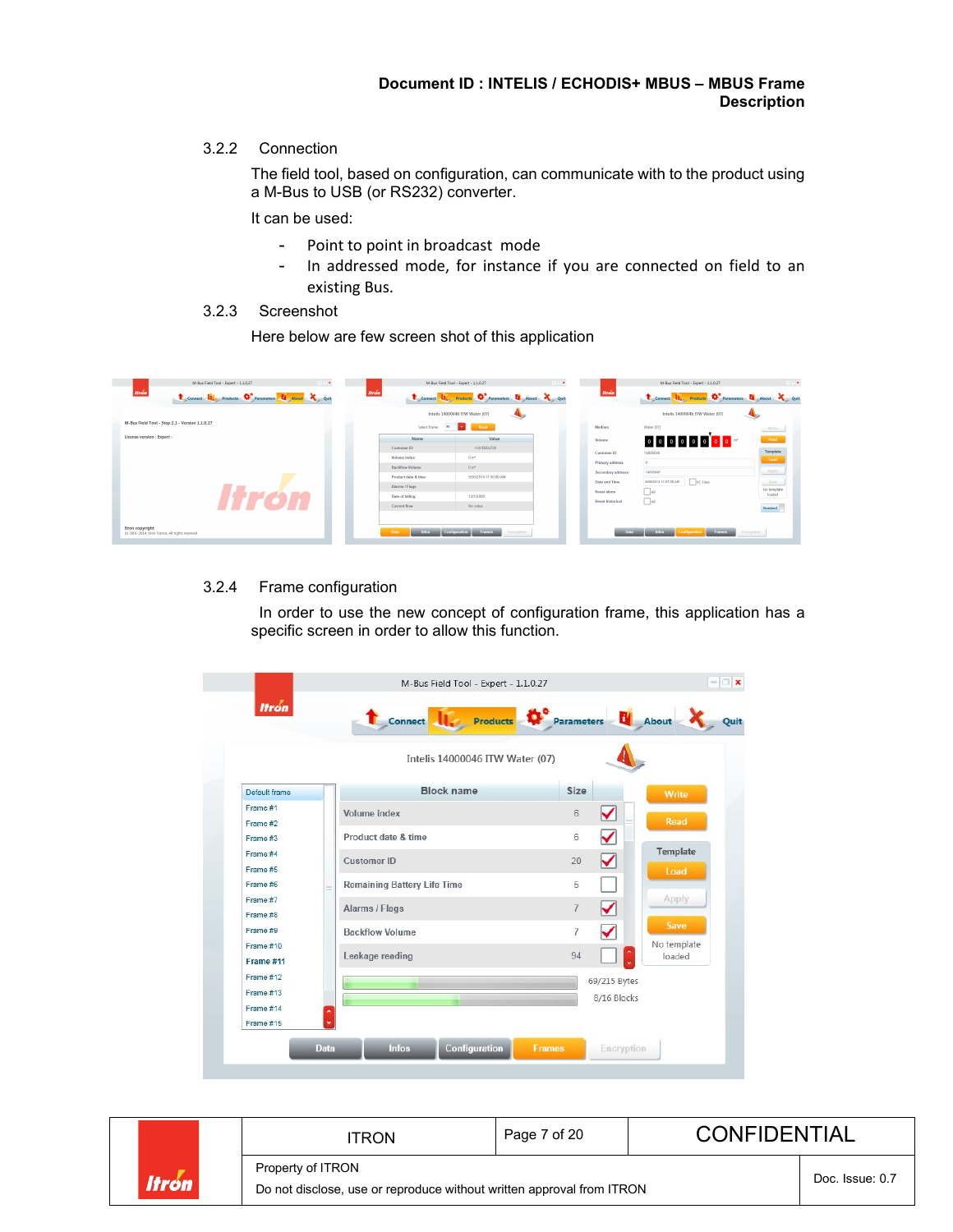#### 3.2.5 List of blocks

Below is the list of possible blocks you can use in a frame

2 rules are applied by the application

- the size maximum of the payload cannot exceed 215 bytes (This is shown with the bar graph)
- (the size of each block is calculated according to the unit, for instance "Imp Gallon" are the bigger one)
- It's not possible to set more than one manufacturer bloc in a frame

| <b>Block name</b>                   | Size           |                                                              |
|-------------------------------------|----------------|--------------------------------------------------------------|
| Volume index                        | 6              | ⊻                                                            |
| Product date & time                 | 6              | $\checkmark$                                                 |
| <b>Customer ID</b>                  | 20             | $\sum_{i=1}^{n}$                                             |
| <b>Remaining Battery Life Time</b>  | 5              | $\Box$                                                       |
| Alarms / Flags                      | $\overline{7}$ | $\bar{\bar{\bm{\mathsf{Q}}}}$                                |
| <b>Backflow Volume</b>              | $\overline{7}$ | $\blacktriangledown$                                         |
| Leakage reading                     | 94             | $\Box$                                                       |
| Fdr                                 | 106            | ĝ                                                            |
| <b>Highest peak</b>                 | 13             | $\Box$                                                       |
| Volume above threshold              | 25             |                                                              |
| Volume below threshold              | 25             |                                                              |
| Times of use                        | 49             | $\begin{array}{c} \square \\ \square \\ \square \end{array}$ |
| <b>Customer billing</b>             | 14             |                                                              |
| <b>Current flow</b>                 | 5              | ✓                                                            |
| T° below threshold (Specific block) | 64             |                                                              |
| Flow repartition (Specific block)   | $50^{\circ}$   |                                                              |
| Meter info (Specific block)         | 23             |                                                              |
| Echodis frame (Specific block)      | 215            | Ę                                                            |
| Volume BCD                          | 6              | Ξ                                                            |
| <b>Flowrate BCD</b>                 | 5              |                                                              |

|       | <b>ITRON</b>                                                          | Page 8 of 20    | <b>CONFIDENTIAL</b> |  |
|-------|-----------------------------------------------------------------------|-----------------|---------------------|--|
|       | Property of ITRON                                                     | Doc. Issue: 0.7 |                     |  |
| ltrón | Do not disclose, use or reproduce without written approval from ITRON |                 |                     |  |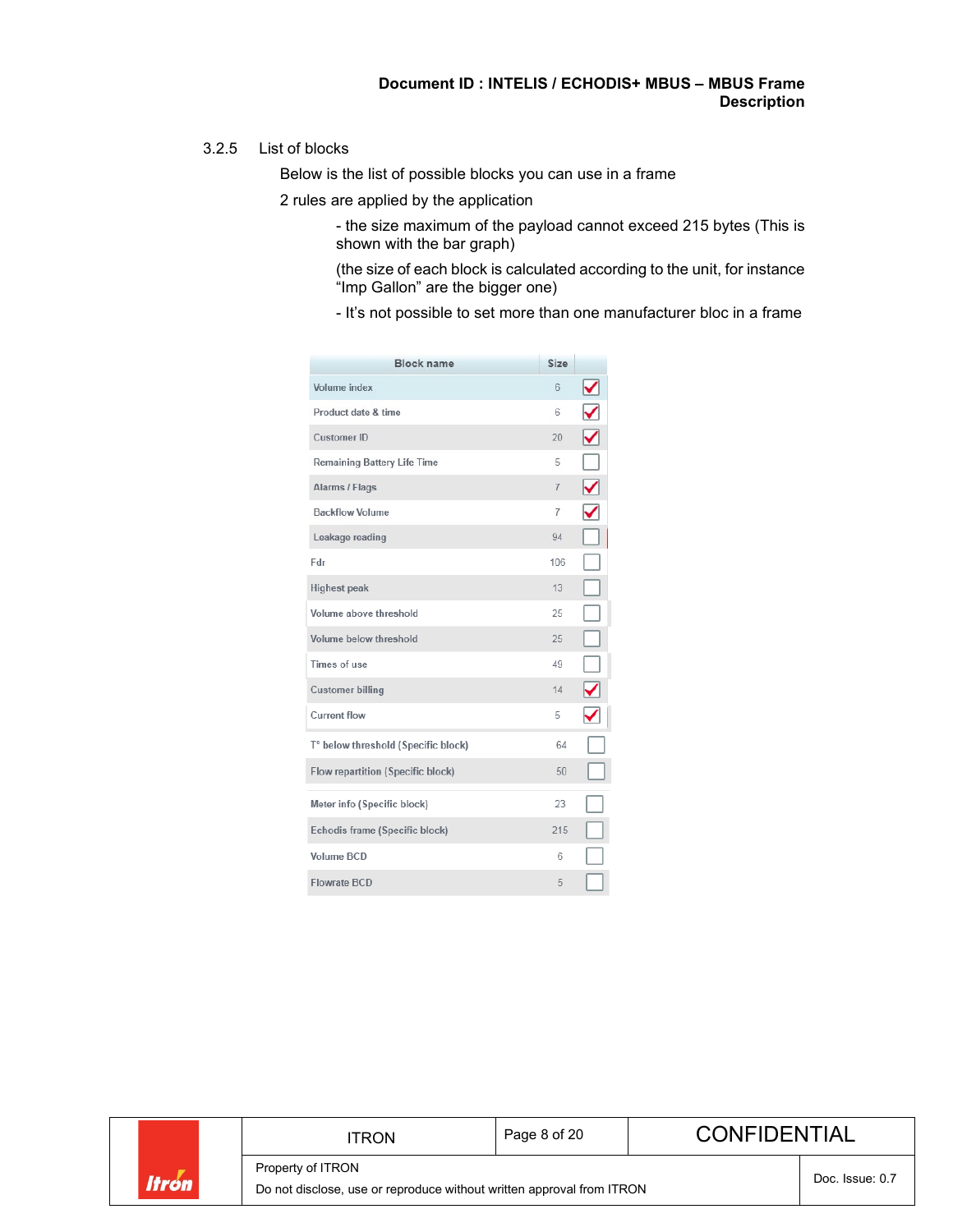| Table 21 - Coding of the data field |      |                       |      |                          |  |  |  |
|-------------------------------------|------|-----------------------|------|--------------------------|--|--|--|
| Length in bit                       | Code | <b>Meaning</b>        | Code | <b>Meaning</b>           |  |  |  |
| 0                                   | 0000 | No data               | 1000 | Selection for readout    |  |  |  |
| 8                                   | 0001 | 8 bit integer/binary  | 1001 | 2 digit BCD              |  |  |  |
| 16                                  | 0010 | 16 bit integer/binary | 1010 | 4 digit BCD              |  |  |  |
| 24                                  | 0011 | 24 bit integer/binary | 1011 | 6 digit BCD              |  |  |  |
| 32                                  | 0100 | 32 bit integer/binary | 1100 | 8 digit BCD              |  |  |  |
| 32/N                                | 0101 | 32 bit real           | 1101 | Variable length          |  |  |  |
| 48                                  | 0110 | 48 bit integer/binary | 1110 | 12 digit BCD             |  |  |  |
| 64                                  | 0111 | 64 bit integer/binary | 1111 | <b>Special functions</b> |  |  |  |

## <span id="page-8-0"></span>**4 ANNEX 1: DIB DESCRIPTION**

Table 20 - Coding of the Data Information Field (DIF)

| Bit 7                   | 6                           |                       |  |                                           |  |
|-------------------------|-----------------------------|-----------------------|--|-------------------------------------------|--|
| Extension<br>bit<br>(E) | LSB of<br>storage<br>number | <b>Function field</b> |  | Data field :<br>Length and coding of data |  |

#### Table 24 - Coding of the Data Information Field Extension (DIFE)

| Bit   |                         | c                   |        |                |  |
|-------|-------------------------|---------------------|--------|----------------|--|
| Value | Extension<br>Bit<br>(E) | (Device)<br>Subunit | Tariff | Storage number |  |

INT4 = 4 Bytes Integer (Lsb first)

INT2 = 2 Bytes Integer

BIN4 = 4 bytes Binary (Lsb First)

BCD8 = 8 Digit BCD Lsb First

BCD4 = 8 Digit BCD Lsb First

## <span id="page-8-1"></span>**5 ANNEX 2: VIB DESCRIPTION**

Table 25 - Coding of the Value Information Field (VIF)

| Bit   |                  |  |                             |  |  |
|-------|------------------|--|-----------------------------|--|--|
| Value | Extension<br>Bit |  | Unit and multiplier (value) |  |  |
|       | (E)              |  |                             |  |  |

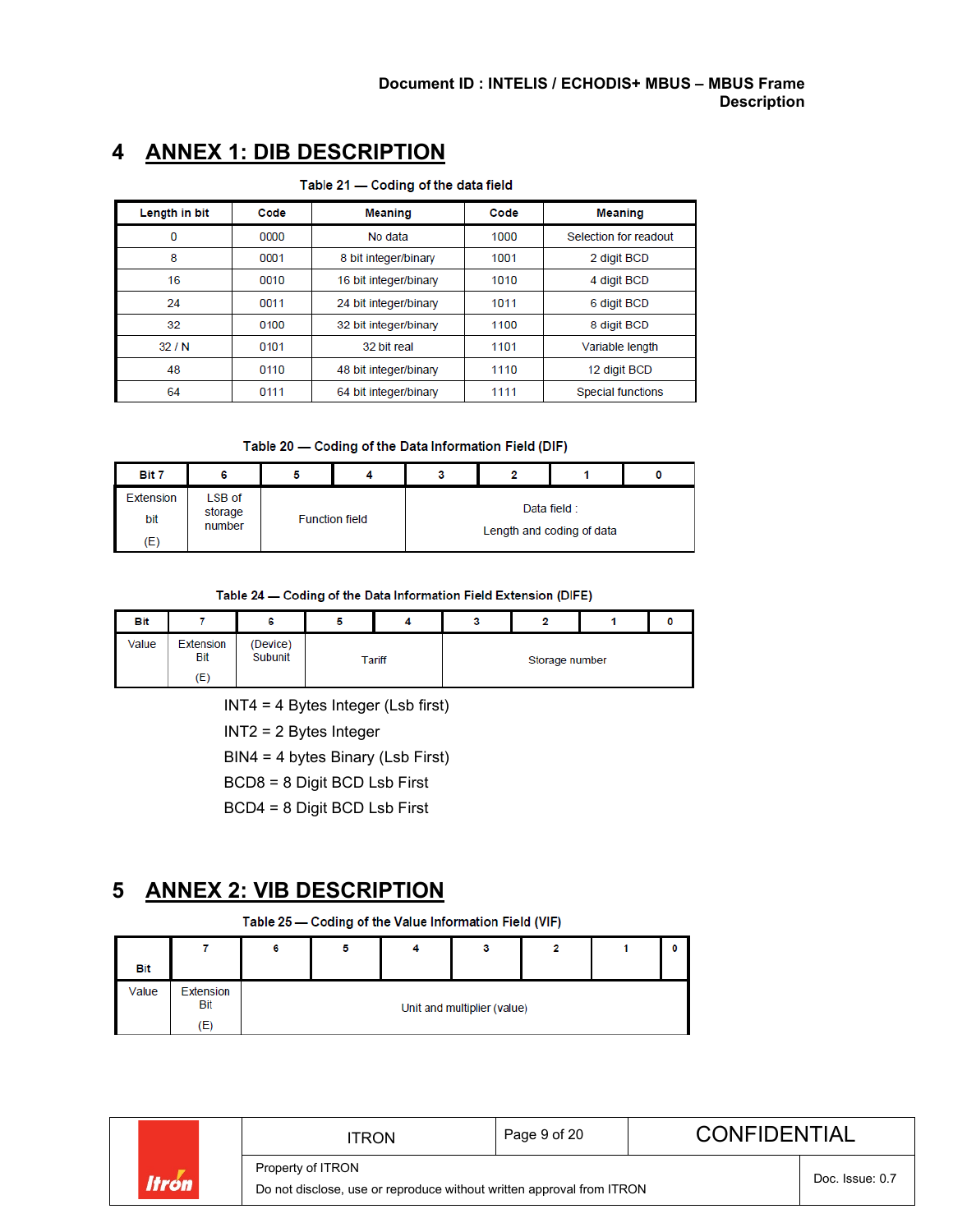## <span id="page-9-0"></span>**6 ANNEX 3: FRAMES DESCRIPTION**

### <span id="page-9-1"></span>*6.1 The default frames*

The default frame is the frame with Number Identification "00" read on REQ-UD2 after Application Reset or if the frame selection 00 is used.

It contains the main information of the meter, and is composed of the blocks: 0, 1,2,4,5, 12, 13, 16

| <b>Designation</b>          | U        | т            | <sub>S</sub> | <b>Data</b>      | <b>Value</b>     | Fct.  | <b>VIB</b>                                                                                 |
|-----------------------------|----------|--------------|--------------|------------------|------------------|-------|--------------------------------------------------------------------------------------------|
| S/N#                        | 0        | 0            | 0            | BCD <sub>8</sub> | 14000046         | Inst. | <b>Fabrication Number</b>                                                                  |
| Volume index                | 0        | $\mathbf{0}$ | 0            | INT4             | 0                | Inst. | Volume in 0, 1 l/ 1l/ 10 l/ 100l                                                           |
| Date & Time                 | $\Omega$ | 0            | $\mathbf 0$  | INT4             | 17.09.2014 13:02 | Inst. | Time Point [Date+Time]                                                                     |
| <b>Meter Identification</b> | 0        | 0            | 0            | Var.             | 114VB004788      | Inst. | Enhanced Identification                                                                    |
| <b>Alarm Flags</b>          | 0        | 0            | $\mathbf{0}$ | BIN4             | 0                | Inst. | Error Flags (binary)                                                                       |
| <b>Backflow Index</b>       | 0        | $\mathbf 0$  | $\mathbf 0$  | INT4             | 0                | Inst. | Volume in 0, 1 l/ 1l/ 10 l/ 100l =><br>Accumulation of Abs. Value<br>only if Neg. Contrib. |
| <b>Billing date</b>         | 0        | $\mathbf 0$  | 45           | INT <sub>2</sub> | 01.12.2000       | Inst. | Time Point [Date]                                                                          |
| <b>Billing Index</b>        | 0        | 0            | 45           | INT4             | 0                | Inst. | Volume 0, 1 l/ 1l/ 10 l/ 100l [l]                                                          |
| <b>Flow</b>                 | 0        | 0            | $\mathbf 0$  | INT <sub>3</sub> | $\Omega$         | Err.  | Volume Flow [I/h]                                                                          |
| <b>Temperature</b>          | 0        | $\mathbf{0}$ | 0            | INT <sub>2</sub> | 0                | Err.  | Flow Temperature 100 [m°C]                                                                 |

(U= Unit, T=Tariff, S= Storage, Fct. = Function, VIB = Variable Information Block)

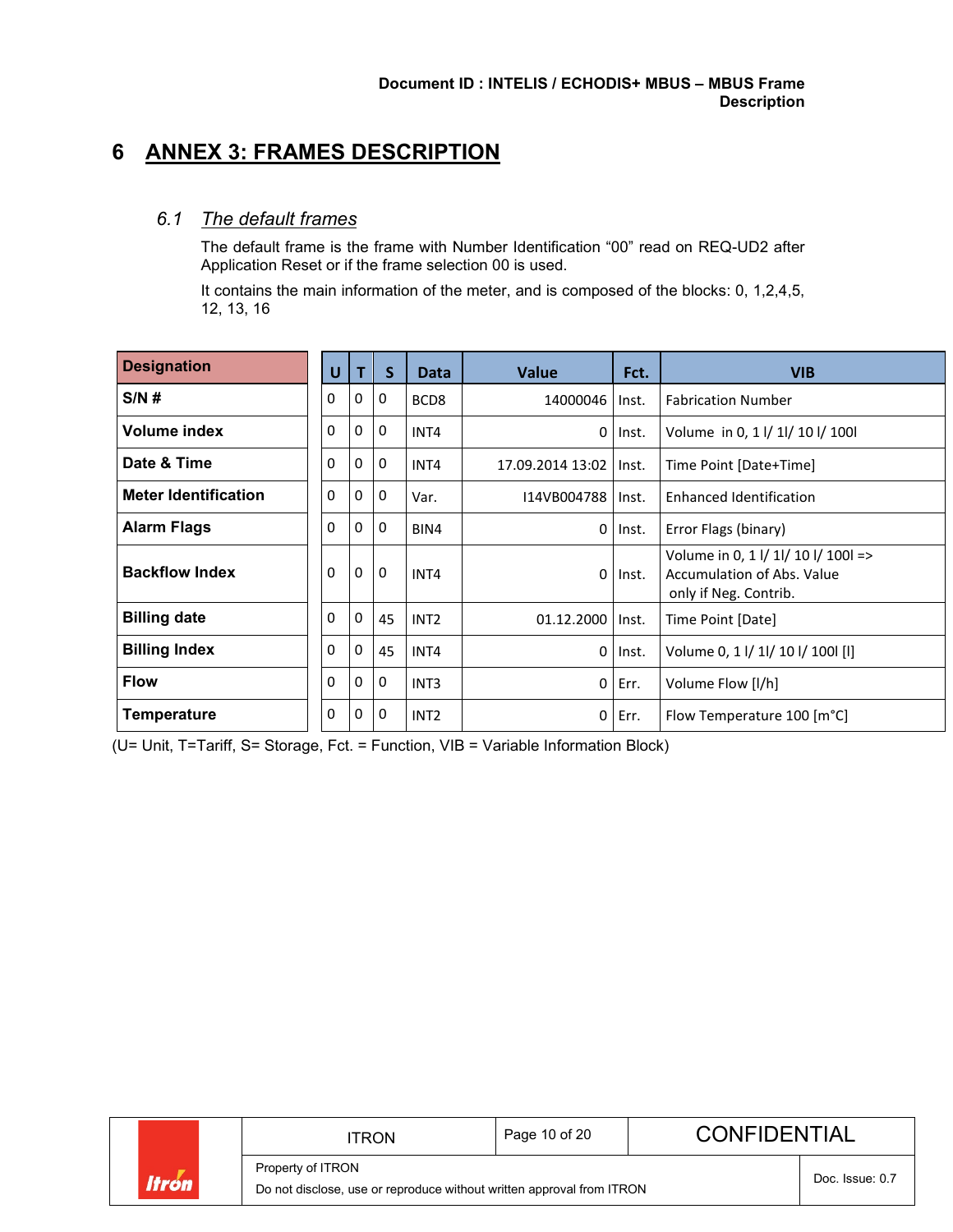### <span id="page-10-0"></span>*6.2 Alarms description.*

The alarm Block is composed of 4 bytes containing 32 flags of alarm. These flags can be simple warnings or alarms They can be temporary (real time or cyclic i.e. daily for instance) or permanent (memorized).

In case of permanents flags, only a configuration tool can remove them Byte 0 (Lsb) is received first in the frame and Byte 3 (MsB) is the last

|        | Bit 7 | Bit 6 | Bit 5 | Bit 4 | Bit 3 | Bit 2 | Bit 1 | Bit 0 |
|--------|-------|-------|-------|-------|-------|-------|-------|-------|
| Byte 3 | A32   | A31   | A30   | A29   | A28   | A27   | A26   | A25   |
| Byte 2 | A24   | A23   | A22   | A21   | A20   | A19   | A18   | A17   |
| Byte 1 | A16   | A15   | A14   | A13   | A12   | A11   | A10   | A9    |
| Byte 0 | A8    | A7    | A6    | A5    | A4    | A3    | A2    | A1    |

|                | <b>Designation</b>             |     | <b>Designation</b>            |
|----------------|--------------------------------|-----|-------------------------------|
| A1             | Daily volume Above threshold   | A17 | Meter Stopped                 |
| A2             | Yearly volume Above threshold  | A18 | Reversed meter                |
| A <sub>3</sub> | Daily volume below threshold   | A19 | <b>Broken Pipe Alarm</b>      |
| A4             | Yearly volume below threshold  | A20 | Manufacturer specific 1       |
| A5             | Daily Water temp Above alarm   | A21 | Date and time reconfiguration |
| A6             | Monthly Water temp Above alarm | A22 | Manufacturer specific 2       |
| A7             | Daily Water temp Below alarm   | A23 | Deb Battery Alarm             |
| A8             | Monthly Water temp Below alarm | A24 | Daily leakage                 |
| A <sub>9</sub> | Monthly leakage                | A25 | Manufacturer specific 3       |
| A10            | PKF_Daily_Alarm                | A26 | <b>Battery</b>                |
| A11            | PKF_Month_Alarm                | A27 | Memorized removal             |
| A12            | Daily backflow                 | A28 | Manufacturer specific 4       |
| A13            | D-1 Daily backflow             | A29 | Real time removal             |
| A14            | Monthly backflow               | A30 | Manufacturer specific 5       |
| A15            | Daily Air in pipe              | A31 | Manufacturer specific 6       |
| A16            | Monthly Air in pipe            | A32 | Reconfiguration               |

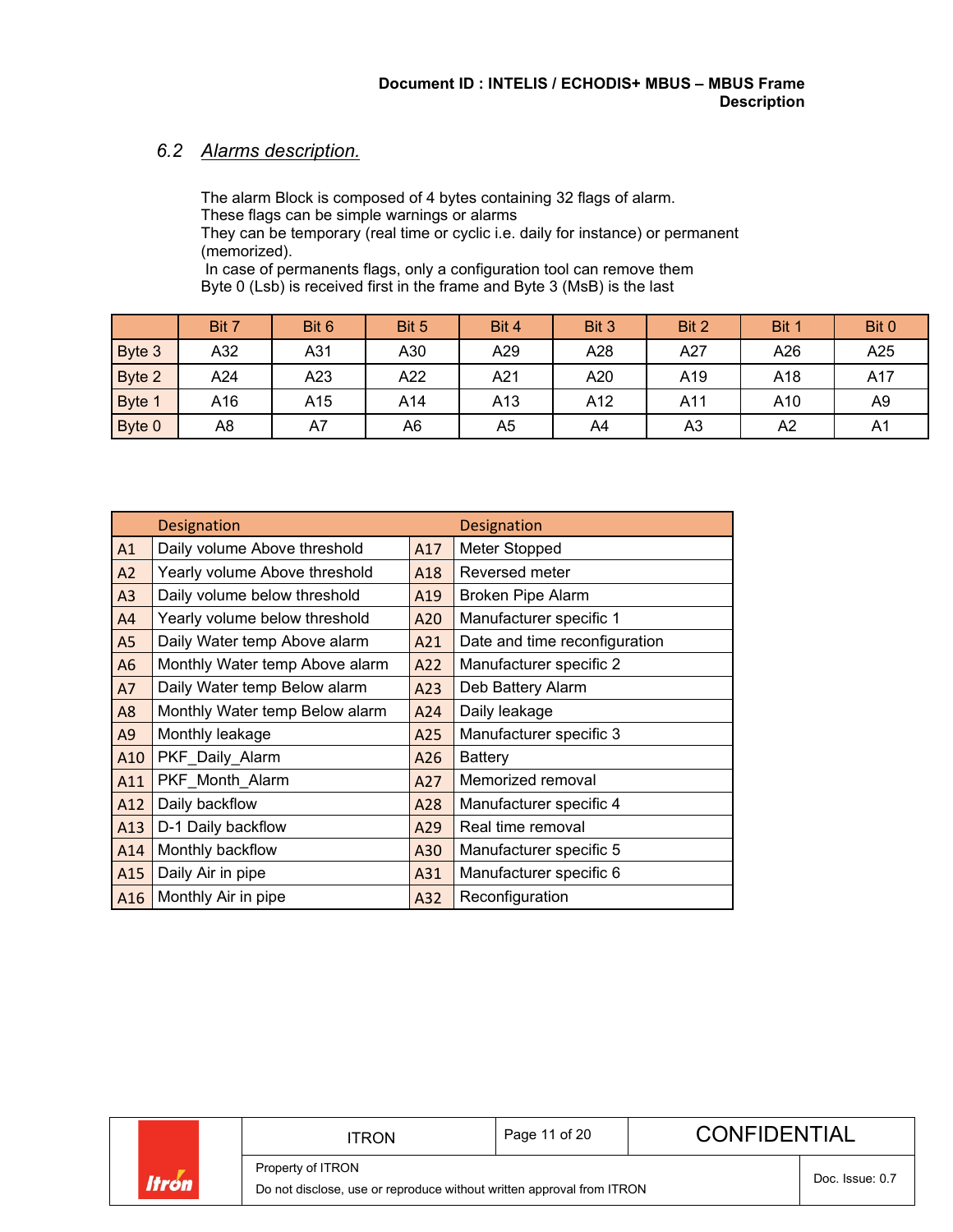### <span id="page-11-0"></span>*6.3 Fixed date reading frames (FDR)*

The Fixed Date Reading frame so called FDR frame, is the frame with Number Identification "04" read on REQ-UD2 after frame selection 04 is used.

It contains the information related to the monthly indexes of the latest 13 months.

It is composed of the blocs: 0, 1, 4, 7

Note that Blocks 0, 1, 4 (Index, D&T, and Alarms) are duplicated in this frame

| <b>Designation</b>                 | U |          | S.           | <b>Data</b>      | <b>Value</b>     | Fct.  | <b>VIB</b>                |
|------------------------------------|---|----------|--------------|------------------|------------------|-------|---------------------------|
| S/N#                               | 0 | 0        | 0            | BCD8             | 14000046         | Inst. | <b>Fabrication Number</b> |
| <b>Volume index</b>                | 0 | 0        | 0            | INT4             | 0                | Inst. | Volume 10 [I]             |
| Date & Time                        | 0 | 0        | $\mathbf{0}$ | INT4             | 17.09.2014 13:04 | Inst. | Time Point [Date+Time]    |
| <b>Alarm Flags</b>                 | 0 | 0        | 0            | INT4             | 0                | Inst. | Error Flags (binary)      |
| Size of the table Storage          | 0 | 0        | 16           | INT <sub>1</sub> | 13               | Inst. | Size of Storage           |
| <b>Storage interval</b><br>(Month) | 0 | 0        | 16           | INT1             | $\mathbf{1}$     | Inst. | Storage Interval [months] |
| Date of last storage               | 0 | 0        | 28           | INT <sub>2</sub> | 31.08.2014       | Inst. | Time Point [Date]         |
| <b>Index Month -13</b>             | 0 | $\Omega$ | 16           | INT4             | 0                | Err.  | Volume 10 [I]             |
| <b>Index Month -12</b>             | 0 | 0        | 17           | INT4             | 0                | Err.  | Volume 10 [I]             |
| <b>Index Month -11</b>             | 0 | $\Omega$ | 18           | INT4             | 0                | Err.  | Volume 10 [I]             |
| <b>Index Month -10</b>             | 0 | $\Omega$ | 19           | INT4             | 0                | Err.  | Volume 10 [I]             |
| <b>Index Month -9</b>              | 0 | 0        | 20           | INT4             | 0                | Err.  | Volume 10 [I]             |
| <b>Index Month -8</b>              | 0 | 0        | 21           | INT4             | 0                | Err.  | Volume 10 [I]             |
| <b>Index Month -7</b>              | 0 | 0        | 22           | INT4             | 0                | Err.  | Volume 10 [I]             |
| <b>Index Month -6</b>              | 0 | 0        | 23           | INT4             | $\mathbf 0$      | Err.  | Volume 10 [I]             |
| <b>Index Month -5</b>              | 0 | $\Omega$ | 24           | INT4             | 0                | Err.  | Volume 10 [I]             |
| <b>Index Month -4</b>              | 0 | 0        | 25           | INT4             | 0                | Err.  | Volume 10 [I]             |
| <b>Index Month -3</b>              | 0 | 0        | 26           | INT4             | 0                | Err.  | Volume 10 [I]             |
| <b>Index Month -2</b>              | 0 | 0        | 27           | INT4             | 0                | Err.  | Volume 10 [I]             |
| <b>Index Month -1</b>              | 0 | 0        | 28           | INT4             | 0                | Err.  | Volume 10 [I]             |

Property of ITRON

Do not disclose, use or reproduce without written approval from ITRON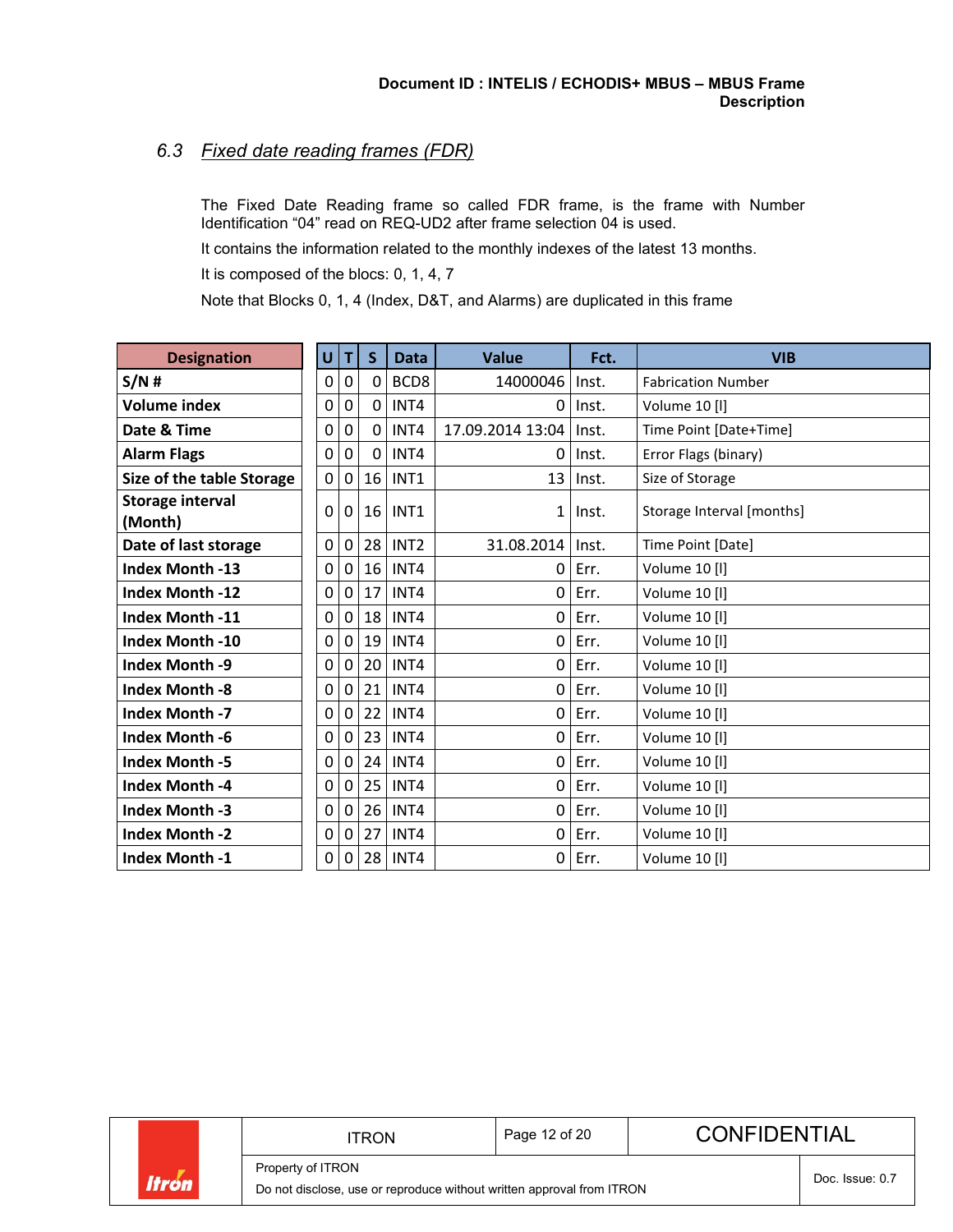# **7 ANNEX 4: DETAIL OF DIF/VIF FOR DEFAULT FRAME**

<span id="page-12-0"></span>

|                |                  | Designation            |                | Raw value in the frame                                                           |                                              | Converted Value        |
|----------------|------------------|------------------------|----------------|----------------------------------------------------------------------------------|----------------------------------------------|------------------------|
|                |                  | Lengh                  | 68             | 5A 5A 68                                                                         |                                              | 90                     |
|                |                  | C                      | 8 <sup>°</sup> |                                                                                  |                                              | RSP_UD                 |
|                |                  | Add                    | $00\,$         |                                                                                  |                                              | 0                      |
|                |                  | CI                     | 72             |                                                                                  |                                              | SND_UD                 |
|                |                  |                        |                |                                                                                  |                                              |                        |
| Header         |                  | Ident N°               | 75             | 30 17<br>05                                                                      |                                              | 17300575               |
|                |                  | Manufacturer code      | 97             | 26                                                                               |                                              | <b>ITW</b>             |
|                |                  | Version                | 32             |                                                                                  |                                              | Intelis                |
|                |                  | Device Type            | 7 <sup>7</sup> |                                                                                  |                                              | Water                  |
|                |                  | <b>Access Number</b>   | $\overline{4}$ |                                                                                  |                                              |                        |
|                |                  | Status                 | $00\,$         |                                                                                  |                                              | no alarms              |
|                |                  |                        |                |                                                                                  |                                              |                        |
|                |                  | Signature              | $00\,$         | $00\,$                                                                           |                                              | No encryption          |
|                | DIB <sub>1</sub> | Manufacturer Number    | OC             | 78<br>75<br>30<br>5 <sub>o</sub><br>17                                           |                                              | 17300575               |
|                | DIB <sub>2</sub> | Volume Index           | $\overline{4}$ | $\overline{0}$<br>$\overline{0}$<br>13<br>$\overline{0}$<br>$\mathbf{0}$         |                                              | $0,000 \, \text{m}$ 3  |
|                | DIB <sub>3</sub> | <b>Real Time Clock</b> | 04             | 28<br>10 OB<br>28<br>6D                                                          |                                              | Date & Time            |
|                | DIB <sub>4</sub> | Water Meter Id         | 0 <sub>D</sub> | 11 34 38<br>79                                                                   | 39 32 30 30 42 56 37 31 49 20 20 20 20 20 20 | WaterMeter Id          |
|                | DIB <sub>5</sub> | Alarms Flags           | 04             | 0 0 0<br>FD.<br>17<br>$\overline{0}$                                             |                                              | Details in Guide       |
|                | DIB <sub>6</sub> | <b>Backflow Index</b>  | 04             | $3C$ 0<br>$\overline{0}$<br>93<br>$\overline{0}$<br>$\overline{0}$               |                                              | $-0,000 \, \text{m}$ 3 |
| PayLoad (Data) | DIB <sub>7</sub> | <b>Billing Date</b>    | C <sub>2</sub> | 1 6C 3E 26<br>86                                                                 |                                              | Date storage           |
|                | DIB <sub>8</sub> | <b>Billing Index</b>   | C <sub>4</sub> | $1 \quad 13 \quad 0$<br>$\overline{0}$<br>$\overline{0}$<br>$\overline{0}$<br>86 |                                              | Value                  |
|                | DIB <sub>9</sub> | Flow                   | 33             | $\overline{0}$<br>$\overline{0}$<br>3B<br>$\mathbf{0}$                           |                                              |                        |
|                | <b>DIB</b>       |                        |                |                                                                                  |                                              |                        |
|                | 10               | Flow Temperature       | 32             | 5A 0<br>$\overline{0}$                                                           |                                              |                        |
| EOF            |                  | <b>CRC</b>             | A <sub>0</sub> |                                                                                  |                                              |                        |
|                |                  | <b>EOF</b>             | 16             |                                                                                  |                                              |                        |

|       | TRON                                                                                       | Page 13 of 20   | <b>CONFIDENTIAL</b> |  |
|-------|--------------------------------------------------------------------------------------------|-----------------|---------------------|--|
| ltrón | Property of ITRON<br>Do not disclose, use or reproduce without written approval from ITRON | Doc. Issue: 0.7 |                     |  |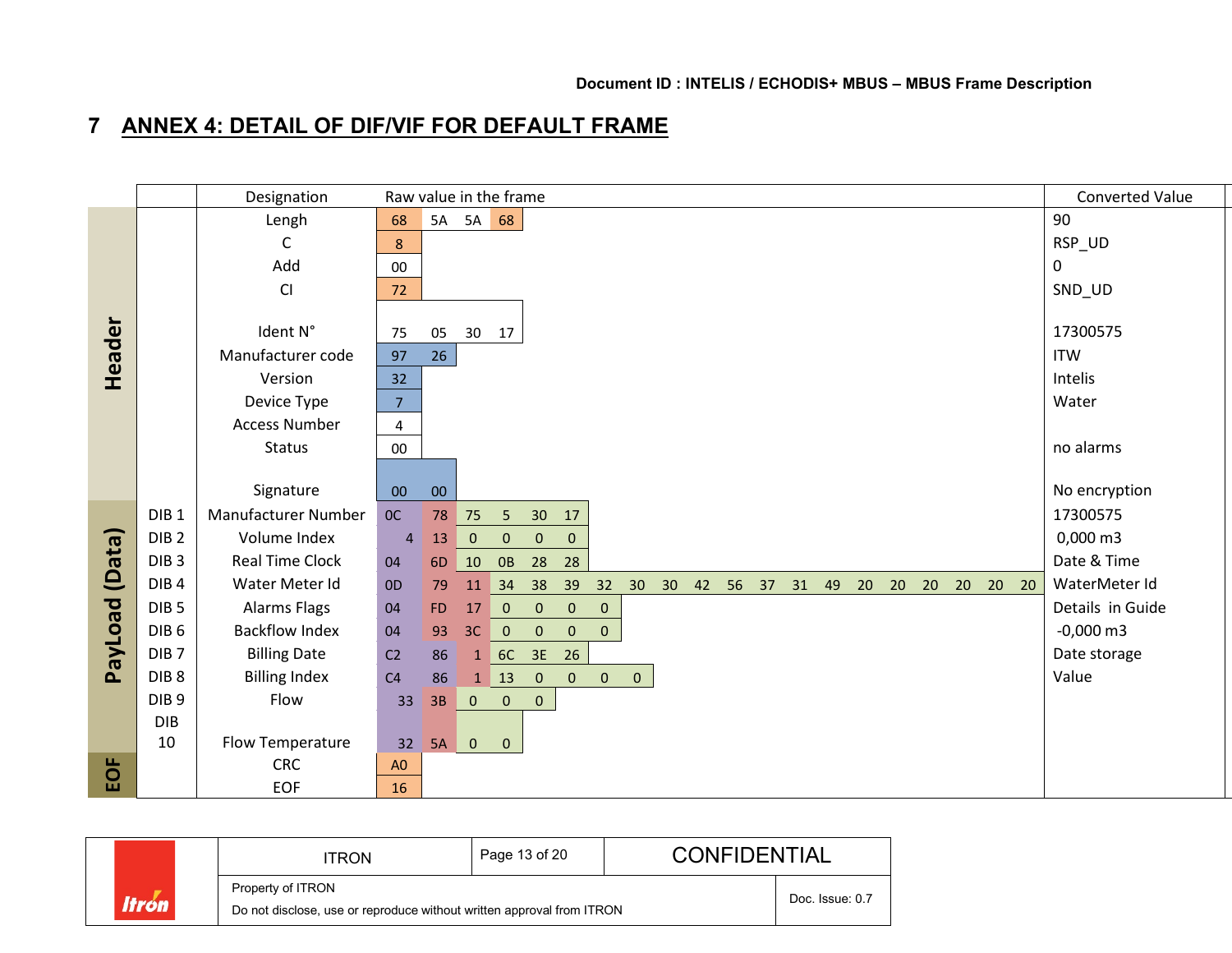|      | Raw value of the frame in Hexadecimal |    |              |    |             |          |              |             |    |             |           |             |             |     |             |              |        |
|------|---------------------------------------|----|--------------|----|-------------|----------|--------------|-------------|----|-------------|-----------|-------------|-------------|-----|-------------|--------------|--------|
|      | 0                                     |    |              | 3  | 4           | 5        | b            |             | 8  | 9           | А         | B           |             | D   | E           |              |        |
| 000X | 68                                    | 5A | <b>5A</b>    | 68 | 8           | 0        | 72           | 75          | 5  | 30          | 17        | 97          | 26          | 32  | 7           | 4            | Header |
| 001X | $\mathbf 0$                           | 0  | $\mathbf{0}$ | OC | 78          | 75       | 5            | 30          | 17 | 04          | 13        | $\mathbf 0$ | $\bf{0}$    | 0   | $\mathbf 0$ | 104          | Data   |
| 002X | 6D                                    | 10 | 0B           | 28 | 28          | 0D       | 79           | 11          | 34 | 38          | 39        | 32          | 30          | 30  | 42          | 56           | Data   |
| 003X | 37                                    | 31 | 49           | 20 | 20          | 20       | 20           | 20          | 20 | 04          | <b>FD</b> | 17          | 0           | 0   | $\Omega$    | $\mathbf{0}$ | Data   |
| 004X | $ 04\rangle$                          | 93 | 3C           | 0  | 0           | $\bf{0}$ | $\mathbf{0}$ | IC2         | 86 | $\sqrt{1}$  | 6C        | 3E          | 26          | IC4 | 86          | 1            | Data   |
| 005X | 13                                    | 0  | $\bf{0}$     | 0  | $\mathbf 0$ | 33       | 3B           | $\mathbf 0$ | 0  | $\mathbf 0$ | 32        | 5A          | $\mathbf 0$ | 0   | l A0        | 16           | Footer |

### RAW DATA OF DEFAULT FRAME FOR FEW CONFIGURATION

|              | ITRON                                                                                      | Page 14 of 20   | <b>CONFIDENTIAL</b> |  |
|--------------|--------------------------------------------------------------------------------------------|-----------------|---------------------|--|
| <b>Itron</b> | Property of ITRON<br>Do not disclose, use or reproduce without written approval from ITRON | Doc. Issue: 0.7 |                     |  |
|              |                                                                                            |                 |                     |  |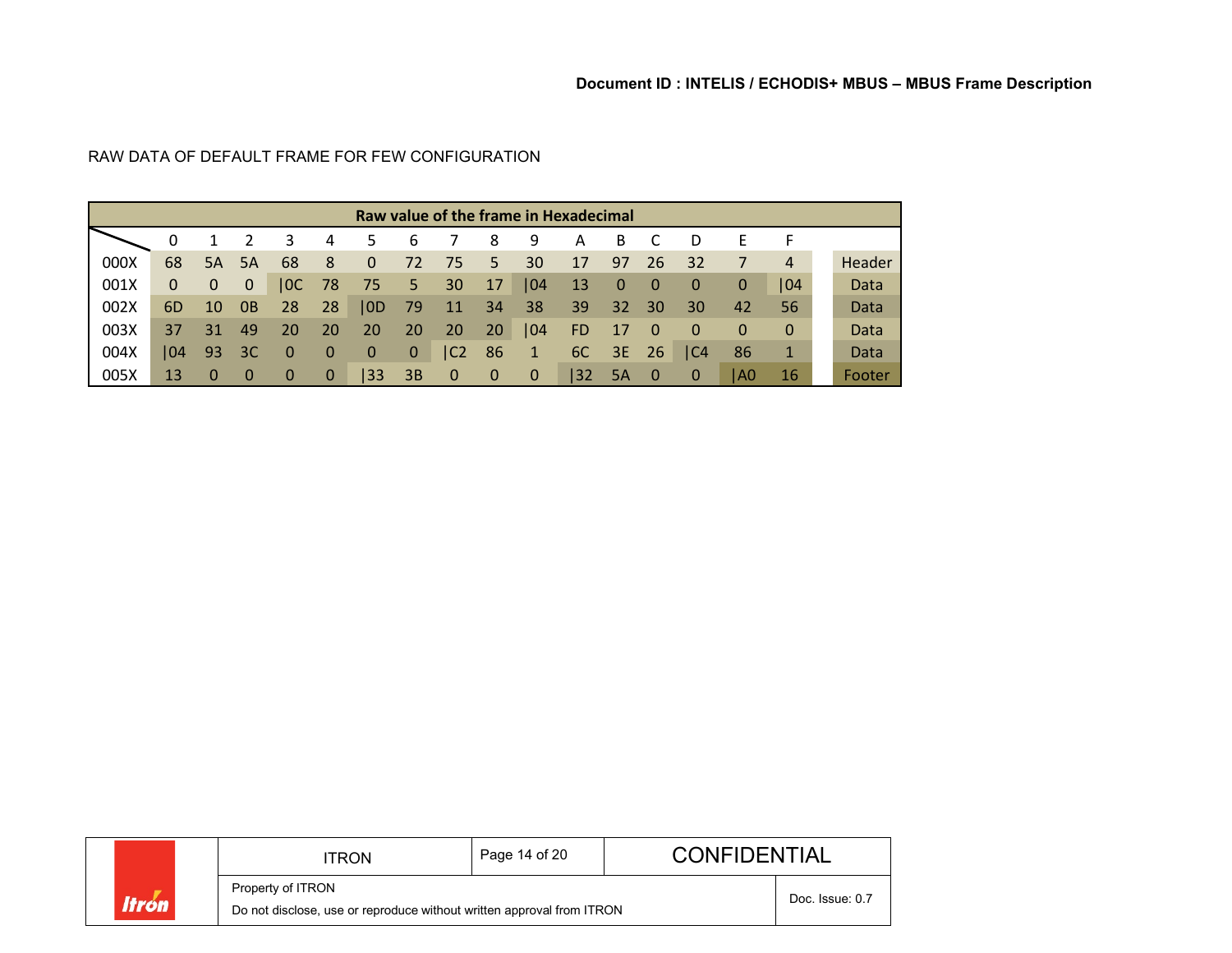## <span id="page-14-1"></span><span id="page-14-0"></span>**ANNEX 5: DETAIL OF DIF/VIF FOR FDR FRAME**

### *8.1 Default Frame*

### *Format of default frame Intelis configuration standard*

| Slave → Master                |                     |                                             | User data response (RSP-UD)         |                                                                    |
|-------------------------------|---------------------|---------------------------------------------|-------------------------------------|--------------------------------------------------------------------|
|                               | $\mathbf 0$         | 68                                          | <b>Start</b>                        | Long frame start byte                                              |
|                               | 1<br>$\overline{a}$ | xx<br>xх                                    | <u>L-Field</u><br>L-Field           | Frame length                                                       |
| Header                        | 3                   | 68                                          | <b>Start</b>                        | Frame length (bis)<br>Long frame start byte                        |
|                               | 4                   | 08                                          | C-Field                             | SND-UD                                                             |
|                               | 5                   | Addr/FD/FE                                  | A-Field                             | Slave primary address                                              |
|                               | 6                   | 72                                          | <b>CI-Field</b>                     |                                                                    |
|                               | 7                   | <b>xx</b>                                   | <b>Identification number</b>        | Data send with Long header<br>Customer number (8 digits BCD) (LSB) |
|                               | 8                   | <u>xx</u>                                   | <b>Identification number</b>        | Customer number (8 digits BCD)                                     |
| <b>Application Header</b>     | $\mathbf{9}$        | xx                                          | <b>Identification number</b>        | Customer number (8 digits BCD)                                     |
|                               | 10                  | xx                                          | <b>Identification number</b>        |                                                                    |
|                               | 11                  | 97                                          | <b>Manufacturer</b>                 | Customer number (8 digits BCD) (MSB<br>Manufacturer (LSB) "ITW"    |
|                               | $\overline{12}$     | 26                                          | <b>Manufacturer</b>                 | Manufacturer (LSB)                                                 |
|                               | 13                  | 32                                          | <u> Version Number (Generation)</u> | See X61 relative documents                                         |
|                               | 14                  | 07                                          | <b>Medium code</b>                  | Cold water                                                         |
|                               | 15                  | xx                                          | <b>Access number</b>                |                                                                    |
|                               | 16                  | xx                                          | <b>Status</b>                       | Meter status (2)                                                   |
|                               | 17                  | 00                                          | <b>Configuration</b>                |                                                                    |
|                               | 18                  | 00                                          | <b>Configuration</b>                |                                                                    |
|                               | 19                  | $_{\rm oc}$                                 | DIF                                 | 8 digit BCD                                                        |
| <b>Manufacturer</b>           | 20                  | 78                                          | VIF                                 | Fabrication number VIF                                             |
| হ                             | 21                  | <b>xx</b>                                   | DAT                                 | Manufacturer number (LSB)                                          |
|                               | 22                  | xx                                          | <b>DAT</b>                          | Manufacturer number                                                |
|                               | 23                  | <b>XX</b>                                   | <b>DAT</b>                          | Manufacturer number                                                |
|                               | 24                  | xx                                          | DAT                                 | Manufacturer number (MSB)                                          |
|                               | 25                  | 04                                          | DIF                                 | 32 bit integer                                                     |
|                               | 26                  | 121115                                      | <b>VIF</b>                          | Volume <sup>4</sup>                                                |
| Volume<br>index               | 27                  | xx                                          | <b>DAT</b>                          | Volume index (LSB)                                                 |
|                               | 28                  | <b>XX</b>                                   | <u>DAT</u>                          |                                                                    |
|                               | 29                  | XX                                          | <u>DAT</u>                          | Volume index<br>Volume index                                       |
|                               | 30                  | xx                                          | <b>DAT</b>                          | Volume index (MSB)                                                 |
|                               | 31                  | 04                                          | DIF                                 | 32 bit integer                                                     |
| Time stamp                    | 32                  | 6D                                          | VIF                                 | Time stamp type F                                                  |
|                               | 33                  | xх                                          | <u>DAT</u>                          | <u>Time stamp (LSB)</u>                                            |
|                               | 34                  | XX                                          | DAT                                 | Time stamp                                                         |
|                               | 35                  | xx                                          | <b>DAT</b>                          | Time stamp                                                         |
|                               | 36                  | XX                                          | <u>DAT</u>                          | Time stamp (MSB)                                                   |
|                               | 37                  | 0D                                          | DIF                                 | Variable Lenght                                                    |
|                               | 38                  | 79                                          | VIF                                 |                                                                    |
| Extended<br>Meter ID          | 39                  | 11                                          | DAT                                 | Meter Id<br>LVAR = 17 characters                                   |
|                               | 40                  | xx                                          | <b>DAT</b>                          | Meter Id (Last Character)                                          |
|                               |                     | <b>xx</b>                                   | DAT                                 | Meter Id 15x characters                                            |
|                               | 56                  | xx                                          | <b>DAT</b>                          | Meter Id (First Character)                                         |
|                               | 57                  | 04                                          | DIF                                 | 32 bit binary                                                      |
|                               | 58                  | <b>FD</b>                                   | VIF                                 | <b>Extended VIF Table</b>                                          |
| <b>Alarms</b>                 | 59                  | 17                                          | VIFE                                | Alarms flags                                                       |
|                               | 60                  | XX                                          | <b>DAT</b>                          | Alarm Flags (LSB) <sup>6 (cf default frame)</sup>                  |
|                               | 61                  | xx                                          | <u>DAT</u>                          | <b>Alarm Flags</b>                                                 |
|                               | 62                  | xх                                          | DAT                                 | Alarm Flags                                                        |
|                               | 63                  | XX                                          | DAT                                 | Alarm Flags (MSB)                                                  |
|                               | 64                  | 04                                          | DIF                                 | 32 bit integer                                                     |
|                               | 65                  | 92//95                                      | <b>VIF</b>                          | Volume, extension bit <sup>5</sup>                                 |
| volume<br>index               | 66                  | 3C                                          | <b>VIFE</b>                         | Backward flow (sum of abs value of nega                            |
|                               | 67                  | xx                                          | <b>DAT</b>                          | Backflow volume index (LSB)                                        |
| <b>Backfow</b>                | 68<br>69            | xх<br>XX                                    | <b>DAT</b>                          | <b>Backflow volume index</b>                                       |
|                               | 70                  | XX                                          | DAT<br><b>DAT</b>                   | Backflow volume index<br>Backflow volume index (MSB)               |
|                               | 71                  | C <sub>2</sub> (or F <sub>2</sub> if Error) | DIF                                 |                                                                    |
| Time stamp                    | 72                  | 86                                          | <b>DIFE</b>                         | 16 bit integer => Type G<br>Storage Nb 45                          |
| Billing                       | 73                  | 01                                          | DIFE                                | Storage Nb 45                                                      |
| Cust.                         | 74                  | 6C                                          | VIF                                 | <b>Timestamp Associated To data Type G</b>                         |
|                               | 75                  | xx                                          | <b>DAT</b>                          | Timestamp (LSB) Date of Billing                                    |
|                               | $\overline{76}$     | <b>XX</b>                                   | <b>DAT</b>                          | Time stamp (MSB)                                                   |
|                               | 77                  | C4 (or F4 if error)                         | DIF                                 | 32 bit integer                                                     |
|                               | 78                  | 86                                          | <b>DIFE</b>                         | Storage Nb 45                                                      |
|                               | 79                  | 01                                          | <b>DIFE</b>                         | Storage Nb 45                                                      |
|                               | 80                  | <u>12//15</u>                               | <b>VIF</b>                          | Volume <sup>4</sup>                                                |
| Volume Index<br>Cust. Billing | 81                  | <b>XX</b>                                   | <b>DAT</b>                          | <b>Billing Index (LSB)</b>                                         |
|                               | 81                  | <b>XX</b>                                   | <b>DAT</b>                          | <b>Billing Index</b>                                               |
|                               | 82                  | xx                                          | <b>DAT</b>                          | <b>Billing Index</b>                                               |
|                               | 83                  | XX                                          | DAT                                 | <b>Billing Index (MSB)</b>                                         |
|                               | 84                  | 03 (or 33 if Error)                         | DIF                                 | 24 bit integer                                                     |
|                               | 85                  | 3 <b>B</b>                                  | VIF                                 | Instantaneous Flow in liter/hour                                   |
| Volume<br>Flow                | 86                  | XX                                          | <b>DAT</b>                          | <u> Volume Flow (LSB)</u>                                          |
|                               | 87                  | xх                                          | <b>DAT</b>                          | Volume Flow                                                        |
|                               | 88                  | XX                                          | DAT                                 | Volume Flow (MSB)                                                  |
|                               | 89                  | 02 (or 32 if Error)                         | DIF                                 | 24 bit integer                                                     |
| Flow<br>Temp.                 | 90                  | <b>5B</b>                                   | VIF                                 | Flow Temp. In Degre Celcius                                        |
|                               | 91                  | xx                                          | DAT                                 | Volume index (LSB)                                                 |
|                               | 92                  | xx                                          | <b>DAT</b>                          | Volume index (MSB)                                                 |

|                     |  |  | ITRON                                                                 | Page 15 of 20   | <b>CONFIDENTIAL</b> |  |
|---------------------|--|--|-----------------------------------------------------------------------|-----------------|---------------------|--|
|                     |  |  | Property of ITRON                                                     | Doc. Issue: 0.7 |                     |  |
| <i><b>Itrón</b></i> |  |  | Do not disclose, use or reproduce without written approval from ITRON |                 |                     |  |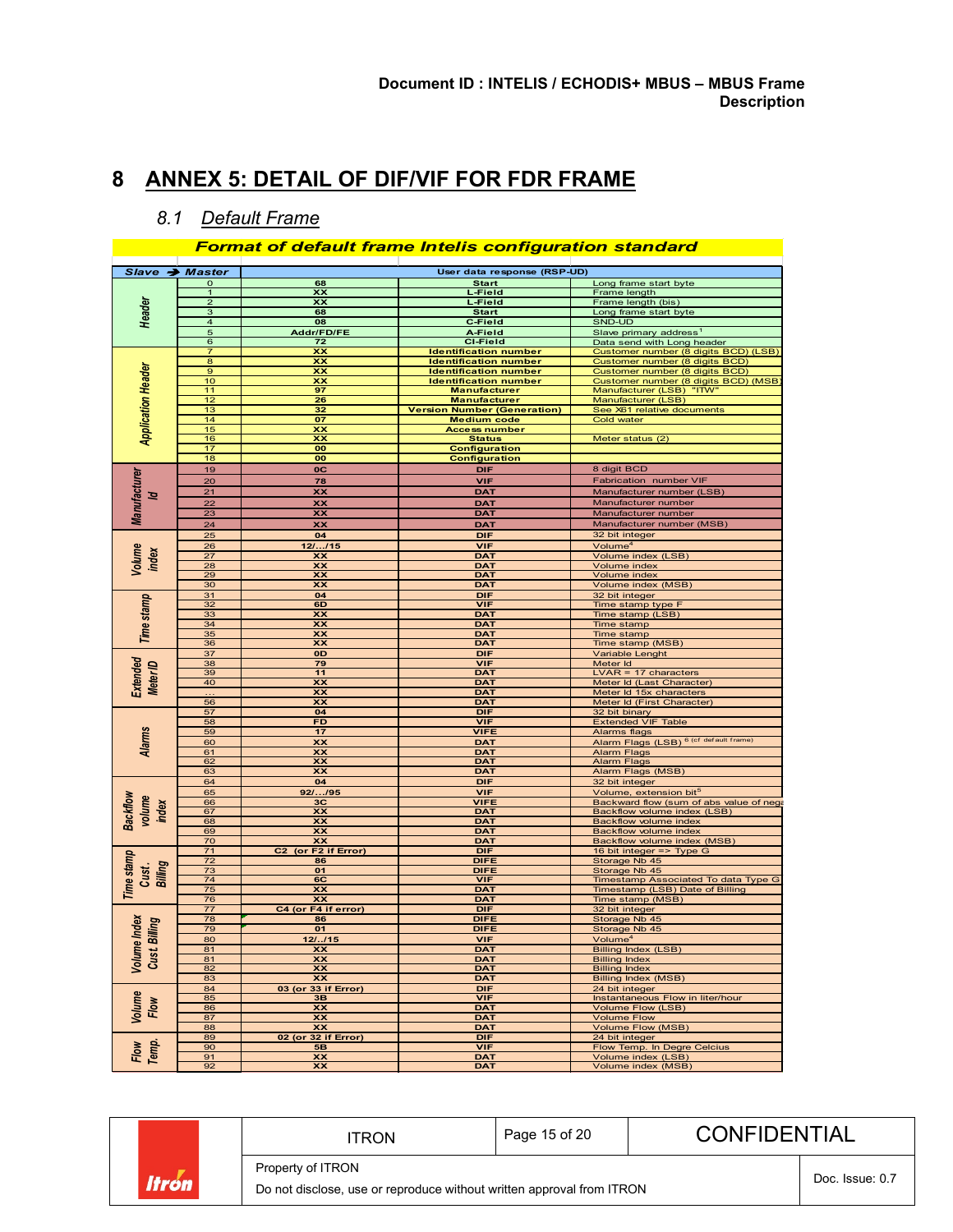### *8.2 FDR Frame*

<span id="page-15-0"></span>

|                           |                  |                         |                                                           | This Intellis FDR frame is built using the block description management, and is the one proposed by default when no specific frame is requested |
|---------------------------|------------------|-------------------------|-----------------------------------------------------------|-------------------------------------------------------------------------------------------------------------------------------------------------|
|                           |                  |                         | by the customer.                                          |                                                                                                                                                 |
|                           |                  |                         | It is composed of the following blocks:                   |                                                                                                                                                 |
|                           |                  |                         | 0/1/4/7                                                   |                                                                                                                                                 |
|                           |                  |                         |                                                           |                                                                                                                                                 |
|                           |                  | $\mathbf{0}$            | <b>Volume Index</b>                                       |                                                                                                                                                 |
|                           |                  | $\mathbf{1}$            | Date and time                                             |                                                                                                                                                 |
|                           |                  | $\overline{\mathbf{4}}$ | State Alarms + Extended Alarms                            |                                                                                                                                                 |
|                           |                  | $\overline{7}$          | FDR 13 Months                                             |                                                                                                                                                 |
|                           |                  |                         | <b>Format of FDR frame Intelis configuration standard</b> |                                                                                                                                                 |
|                           |                  |                         |                                                           |                                                                                                                                                 |
|                           | Slave → Master   |                         | User data response (RSP-UD)                               |                                                                                                                                                 |
|                           | 0                | 68                      | <b>Start</b>                                              | Long frame start byte                                                                                                                           |
|                           | $\blacklozenge$  | XX                      | L-Field                                                   | Frame length                                                                                                                                    |
|                           | $\overline{2}$   | XX                      | L-Field                                                   | Frame length (bis)                                                                                                                              |
|                           | 3                | 68                      | <b>Start</b>                                              | Long frame start byte                                                                                                                           |
| Header                    | $\overline{4}$   | 08                      | <b>C-Field</b>                                            | SND-UD                                                                                                                                          |
|                           | 5                | Addr/FD/FE              | A-Field                                                   | Slave primary address <sup>1</sup>                                                                                                              |
|                           | $6\phantom{1}$   | 72                      | <b>CI-Field</b>                                           |                                                                                                                                                 |
|                           | $\overline{7}$   | XX                      |                                                           | Data send with Long header                                                                                                                      |
|                           |                  |                         | <b>Identification number</b>                              | Customer number (8 digits BCD) (LSB)                                                                                                            |
|                           | $\bf 8$          | XX                      | <b>Identification number</b>                              | Customer number (8 digits BCD)                                                                                                                  |
| <b>Application Header</b> | $\boldsymbol{9}$ | XX                      | <b>Identification number</b>                              | Customer number (8 digits BCD)                                                                                                                  |
|                           | 10               | XX                      | <b>Identification number</b>                              | Customer number (8 digits BCD) (MSB                                                                                                             |
|                           | 11               | 97                      | <b>Manufacturer</b>                                       | Manufacturer (LSB)                                                                                                                              |
|                           | 12               | 26                      | <b>Manufacturer</b>                                       | Manufacturer (LSB)                                                                                                                              |
|                           | 13               | 32                      | <b>Generation number</b>                                  | See X61 relative documents                                                                                                                      |
|                           | 14               | 07                      | <b>Medium code</b>                                        | <b>Cold water</b>                                                                                                                               |
|                           | 15               | XX                      | <b>Access number</b>                                      |                                                                                                                                                 |
|                           | 16               | XX                      | <b>Status</b>                                             | Meter status (2)                                                                                                                                |
|                           | 17               | 00                      | <b>Configuration</b>                                      |                                                                                                                                                 |
|                           | 18               | 00                      | <b>Configuration</b>                                      |                                                                                                                                                 |
|                           | 19               | 0C                      | <b>DIF</b>                                                | 8 digit BCD                                                                                                                                     |
|                           |                  |                         |                                                           |                                                                                                                                                 |
|                           | 20               | 78                      | <b>VIF</b>                                                | Fabrication number VIF                                                                                                                          |
| $\mathcal{D}$             | 21               | XX                      | <b>DAT</b>                                                | Manufacturer number (LSB)                                                                                                                       |
|                           | 22               | XX                      | <b>DAT</b>                                                | Manufacturer number                                                                                                                             |
|                           | 23               | XX                      | <b>DAT</b>                                                | Manufacturer number                                                                                                                             |
| Manufacturer              | 24               | XX                      | <b>DAT</b>                                                | Manufacturer number (MSB)                                                                                                                       |
|                           | 25               | 04                      | <b>DIF</b>                                                | 32 bit integer                                                                                                                                  |
|                           | 26               |                         | <b>VIF</b>                                                | Volume <sup>4</sup>                                                                                                                             |
|                           |                  | $12/$ $/15$             |                                                           |                                                                                                                                                 |
| Volume<br>index           | 27               | XX                      | <b>DAT</b>                                                | Volume index (LSB)                                                                                                                              |
|                           | 28               | XX                      | <b>DAT</b>                                                | Volume index                                                                                                                                    |
|                           | 29               | XX                      | <b>DAT</b>                                                | Volume index                                                                                                                                    |
|                           | 30               | XX                      | <b>DAT</b>                                                | Volume index (MSB)                                                                                                                              |
|                           | 31               | 04                      | <b>DIF</b>                                                | 32 bit integer                                                                                                                                  |
|                           | 32               | 6D                      | <b>VIF</b>                                                | Time stamp type F                                                                                                                               |
|                           | 33               | XX                      | <b>DAT</b>                                                | Time stamp (LSB)                                                                                                                                |
|                           | 34               | XX                      | <b>DAT</b>                                                | Time stamp                                                                                                                                      |
| Time stamp                | 35               | XX                      | <b>DAT</b>                                                | Time stamp                                                                                                                                      |
|                           | 36               | XX                      | <b>DAT</b>                                                | Time stamp (MSB)                                                                                                                                |
|                           | 37               | 04                      | <b>DIF</b>                                                | 32 bit binary                                                                                                                                   |
|                           | 38               | <b>FD</b>               | <b>VIF</b>                                                | <b>Extended VIF Table</b>                                                                                                                       |
|                           |                  | 17                      | <b>VIFE</b>                                               |                                                                                                                                                 |
| <b>Alarms</b>             | 39               |                         |                                                           | Alarms flags                                                                                                                                    |
|                           | 40               | XX                      | <b>DAT</b>                                                | Alarm Flags (LSB) <sup>6 (cf default frame)</sup>                                                                                               |
|                           | 41               | XX                      | <b>DAT</b>                                                | <b>Alarm Flags</b>                                                                                                                              |
|                           | 42               | XX                      | <b>DAT</b>                                                | <b>Alarm Flags</b>                                                                                                                              |
|                           | 43               | XX                      | <b>DAT</b>                                                | Alarm Flags (MSB)                                                                                                                               |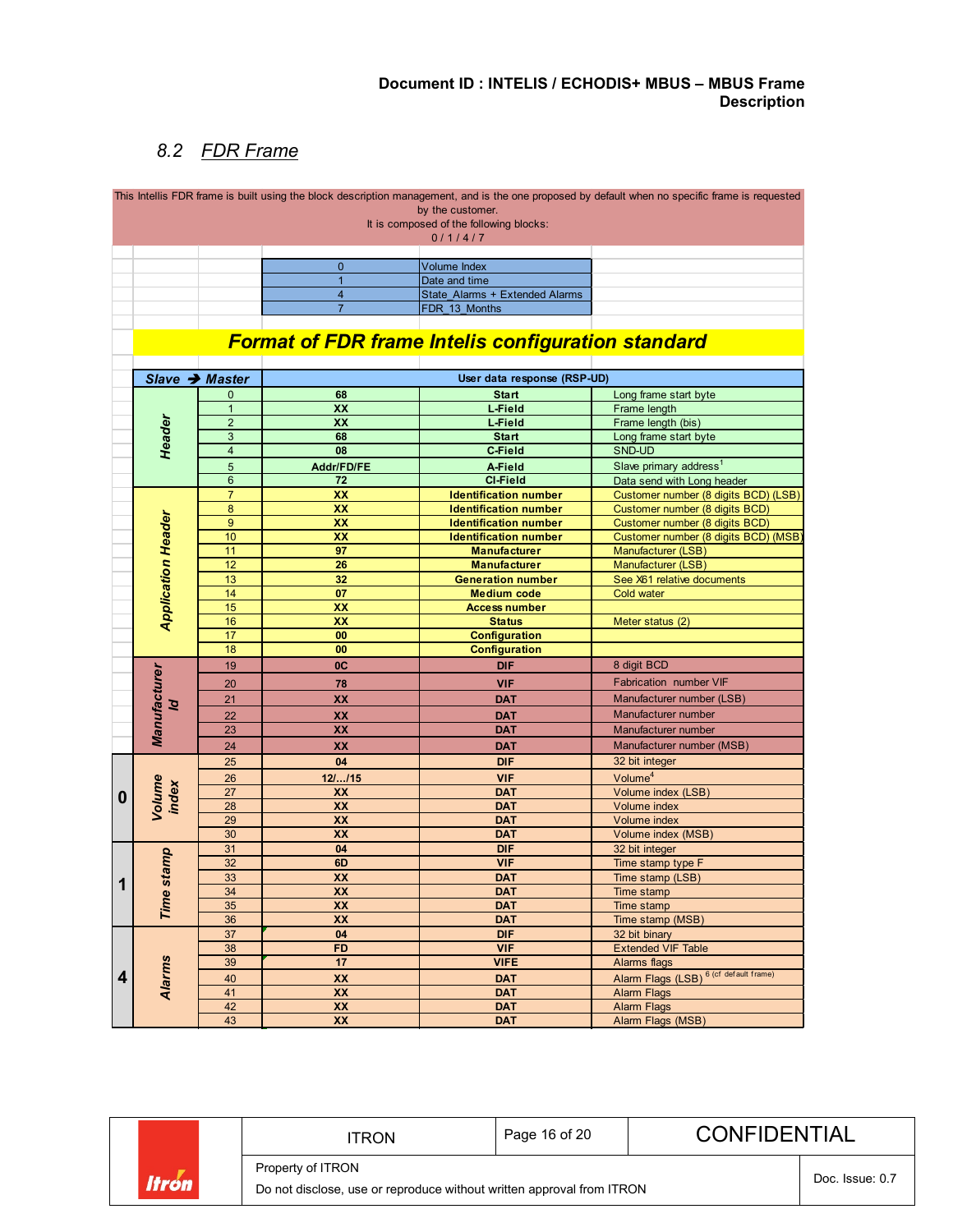#### **Document ID : INTELIS / ECHODIS+ MBUS – MBUS Frame Description**

|                                | 44              | 81                      | <b>DIF</b>  | 8 bit integer                         |  |  |
|--------------------------------|-----------------|-------------------------|-------------|---------------------------------------|--|--|
| <b>Storage</b><br>Size of      | 45              | 08                      | <b>DIFE</b> | Storage 16                            |  |  |
| <b>FDR</b>                     | 46              | <b>FD</b>               | <b>VIFE</b> | Table FD                              |  |  |
|                                | 47              | 22                      | <b>DAT</b>  | Size of the storage Block             |  |  |
|                                | 48              | 0 <sub>D</sub>          | <b>DAT</b>  | 13 Fixed date reading                 |  |  |
|                                | 49              | 81                      | <b>DIF</b>  | 8 bit integer                         |  |  |
| <b>Storage</b>                 | 50              | 08                      | <b>DIFE</b> | Storage 16                            |  |  |
| <b>InterVal</b>                | 51              | <b>FD</b>               | <b>VIFE</b> | <b>Table FD</b>                       |  |  |
|                                | 52              | 28                      | <b>DAT</b>  | Storage Interval Month                |  |  |
|                                | 53              | 01                      | <b>DAT</b>  | Nb of month for interval              |  |  |
|                                | 54              | 82                      | <b>DIF</b>  | 16 bit integer => Type G              |  |  |
|                                | 55              | 0E                      | <b>DIFE</b> | Storage Nb 28                         |  |  |
| Last FDR<br>Storage<br>Date of | 56              | 6C                      | <b>VIF</b>  | Date Format G                         |  |  |
|                                | 57              | XX                      | <b>DAT</b>  | Timestamp (LSB) Last FDR              |  |  |
|                                | 58              | XX                      | <b>DAT</b>  | Time stamp (MSB)                      |  |  |
|                                | 59              | 84 (or B4 if error)     | <b>DIF</b>  | 32 bit integer                        |  |  |
|                                | 60              | 08                      | <b>DIFE</b> | Storage Nb 16                         |  |  |
|                                | 61              | 121115                  | <b>VIF</b>  | Volume <sup>4</sup>                   |  |  |
|                                | 62              | XX                      | <b>DAT</b>  | FDR Volume Month-13 (LSB)             |  |  |
|                                | 63              | XX                      | <b>DAT</b>  | <b>FDR Volume</b>                     |  |  |
| <b>FDR Volume</b><br>Month-13  | 64              | XX                      | <b>DAT</b>  |                                       |  |  |
|                                | 65              | XX                      | <b>DAT</b>  | <b>FDR Volume</b><br>FDR Volume (MSB) |  |  |
|                                |                 | C4 (or F4 if error)     | <b>DIF</b>  | 32 bit integer                        |  |  |
|                                | 66              |                         |             |                                       |  |  |
| <b>FDR Volume</b><br>Month-12  | 67              | 08                      | <b>DIFE</b> | Storage Nb 17                         |  |  |
|                                | 68              | 121115                  | <b>VIF</b>  | Volume <sup>4</sup>                   |  |  |
|                                | 69              | XX                      | <b>DAT</b>  | FDR Volume Month-12 (LSB)             |  |  |
|                                | 70              | XX                      | <b>DAT</b>  | <b>FDR Volume</b>                     |  |  |
|                                | $\overline{71}$ | $\overline{\mathbf{X}}$ | <b>DAT</b>  | <b>FDR Volume</b>                     |  |  |
|                                | $\overline{72}$ | $\overline{XX}$         | <b>DAT</b>  | FDR Volume (MSB)                      |  |  |
|                                | 73              | 84 (or B4 if error)     | <b>DIF</b>  | 32 bit integer                        |  |  |
|                                | 74              | 09                      | <b>DIFE</b> | Storage Nb 18                         |  |  |
|                                | 75              | 121.115                 | <b>VIF</b>  | Volume <sup>4</sup>                   |  |  |
| <b>FDR Volume</b><br>Month-11  | 76              | XX                      | <b>DAT</b>  | FDR Volume Month-13 (LSB)             |  |  |
|                                | 77              | XX                      | <b>DAT</b>  | <b>FDR Volume</b>                     |  |  |
|                                | 78              | XX                      | <b>DAT</b>  | <b>FDR Volume</b>                     |  |  |
|                                | 79              | XX                      | <b>DAT</b>  | FDR Volume (MSB)                      |  |  |
|                                | 80              | C4 (or F4 if error)     | <b>DIF</b>  | 32 bit integer                        |  |  |
| <b>FDR Volume</b>              | 81              | 09                      | <b>DIFE</b> | Storage Nb 19                         |  |  |
| Month-10                       | 82              | 12/.115                 | <b>VIF</b>  | Volume <sup>4</sup>                   |  |  |
|                                | 83              | XX                      | <b>DAT</b>  | FDR Volume Month-12 (LSB)             |  |  |
|                                | 84              | $\overline{XX}$         | <b>DAT</b>  | <b>FDR Volume</b>                     |  |  |
|                                | 85              | XX                      | <b>DAT</b>  | <b>FDR Volume</b>                     |  |  |
|                                | 86              | $\overline{\mathbf{X}}$ | <b>DAT</b>  | <b>FDR Volume (MSB)</b>               |  |  |
|                                | 87              | 84 (or B4 if error)     | <b>DIF</b>  | 32 bit integer                        |  |  |
|                                | 88              | 0A                      | <b>DIFE</b> | Storage Nb 20                         |  |  |
|                                | 89              | 12/.115                 | <b>VIF</b>  | Volume <sup>4</sup>                   |  |  |
| FDR Volume<br>Month-9          | 90              | <b>XX</b>               | <b>DAT</b>  | FDR Volume Month-13 (LSB)             |  |  |
|                                | 91              | $\overline{\mathbf{X}}$ | <b>DAT</b>  | <b>FDR Volume</b>                     |  |  |
|                                | 92              | $\overline{XX}$         | <b>DAT</b>  | <b>FDR Volume</b>                     |  |  |
|                                | 93              | XX                      | <b>DAT</b>  | FDR Volume (MSB)                      |  |  |
|                                | 94              | C4 (or F4 if error)     | <b>DIF</b>  | 32 bit integer                        |  |  |
| <b>FDR Volume</b>              | 95              | 0A                      | <b>DIFE</b> | Storage Nb 21                         |  |  |
|                                | 96              | 12/.115                 | <b>VIF</b>  | Volume <sup>4</sup>                   |  |  |
|                                | 97              | XX                      | <b>DAT</b>  | FDR Volume Month-12 (LSB)             |  |  |
| Month-8                        | 98              | XX                      | <b>DAT</b>  | <b>FDR Volume</b>                     |  |  |
|                                | 99              | XX                      | <b>DAT</b>  | <b>FDR Volume</b>                     |  |  |
|                                | 100             | XX                      | <b>DAT</b>  | FDR Volume (MSB)                      |  |  |
|                                | 101             | 84 (or B4 if error)     | <b>DIF</b>  | 32 bit integer                        |  |  |
|                                | 102             | 0B                      | <b>DIFE</b> | Storage Nb 22                         |  |  |
|                                | 103             | 121.115                 | <b>VIF</b>  | Volume <sup>4</sup>                   |  |  |
| <b>FDR Volume</b><br>Month-7   | 104             | XX                      | <b>DAT</b>  | FDR Volume Month-13 (LSB)             |  |  |
|                                | 105             | XX                      | <b>DAT</b>  | <b>FDR Volume</b>                     |  |  |
|                                | 106             | XX                      | <b>DAT</b>  | <b>FDR Volume</b>                     |  |  |
|                                | 107             | XX                      | <b>DAT</b>  | FDR Volume (MSB)                      |  |  |
|                                |                 |                         |             |                                       |  |  |

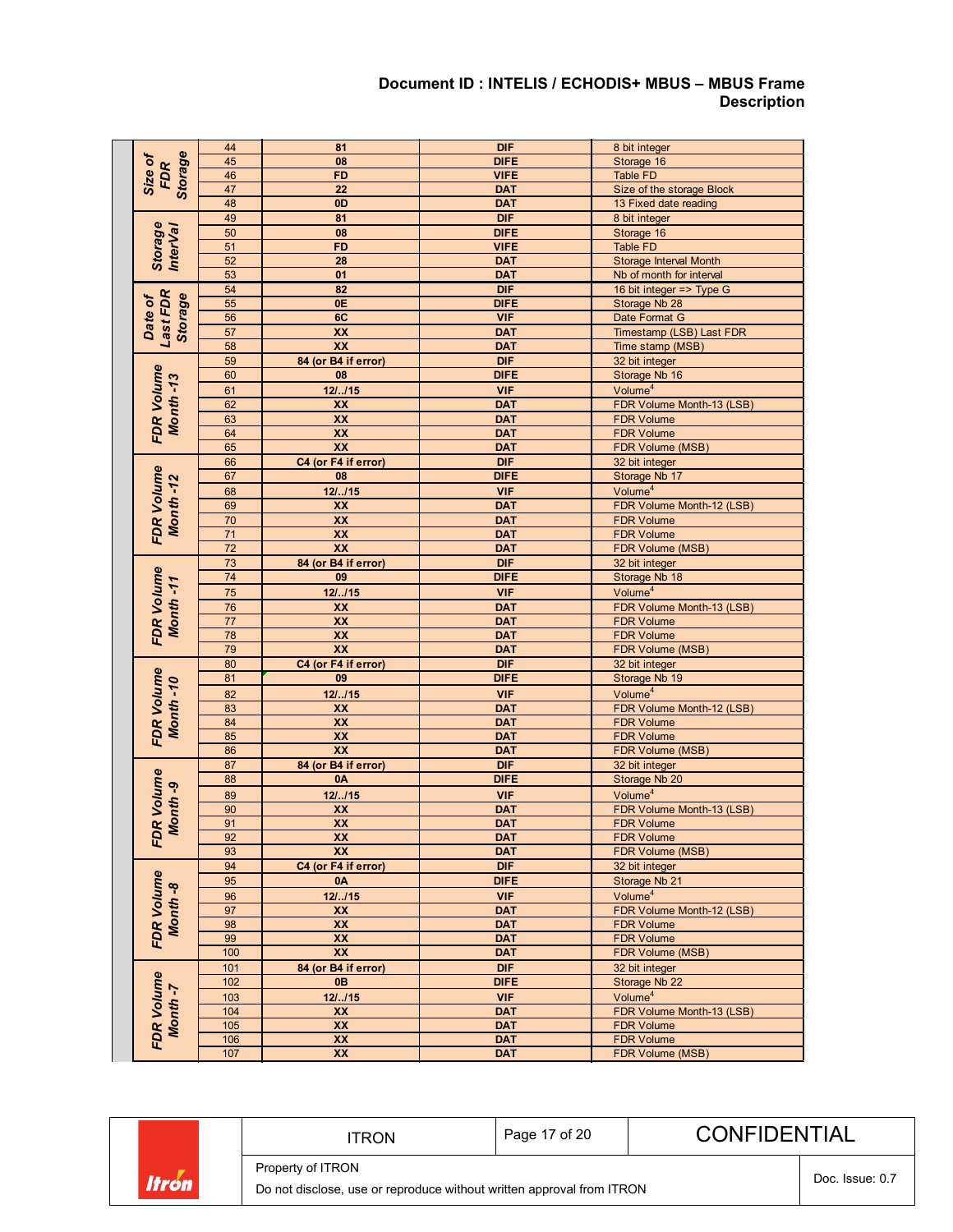### **Document ID : INTELIS / ECHODIS+ MBUS – MBUS Frame Description**

|                   | <b>FDR Volume</b><br>Month-6 | 108              | C4 (or F4 if error)   | <b>DIF</b>                        | 32 bit integer                     |  |
|-------------------|------------------------------|------------------|-----------------------|-----------------------------------|------------------------------------|--|
|                   |                              | 109              | 0 <sub>B</sub>        | <b>DIFE</b>                       | Storage Nb 23                      |  |
|                   |                              | 110              | 121.115               | <b>VIF</b>                        | Volume <sup>4</sup>                |  |
|                   |                              | 111              | XX                    | <b>DAT</b>                        | FDR Volume Month-12 (LSB)          |  |
|                   |                              | 112              | <b>XX</b>             | <b>DAT</b>                        | <b>FDR Volume</b>                  |  |
|                   |                              | 113              | <b>XX</b>             | <b>DAT</b>                        | <b>FDR Volume</b>                  |  |
|                   |                              | 114              | <b>XX</b>             | <b>DAT</b>                        | FDR Volume (MSB)                   |  |
|                   | <b>FDR Volume</b><br>Month-5 | 115              | 84 (or B4 if error)   | <b>DIF</b>                        | 32 bit integer                     |  |
|                   |                              | 116              | 0C                    | <b>DIFE</b>                       | Storage Nb 24                      |  |
|                   |                              | 117              | 121115                | <b>VIF</b>                        | Volume <sup>4</sup>                |  |
|                   |                              | 118              | <b>XX</b>             | <b>DAT</b>                        | FDR Volume Month-13 (LSB)          |  |
|                   |                              | 119              | XX                    | <b>DAT</b>                        | <b>FDR Volume</b>                  |  |
|                   |                              | 120              | <b>XX</b>             | <b>DAT</b>                        | <b>FDR Volume</b>                  |  |
|                   |                              | $121$            | <b>XX</b>             | <b>DAT</b>                        | FDR Volume (MSB)                   |  |
|                   | <b>FDR Volume</b><br>Month-4 | 122              | C4 (or F4 if error)   | <b>DIF</b>                        | 32 bit integer                     |  |
|                   |                              | 123              | 0 <sup>C</sup>        | <b>DIFE</b>                       | Storage Nb 25                      |  |
|                   |                              | 124              | 121115                | <b>VIF</b>                        | Volume <sup>4</sup>                |  |
|                   |                              | 125              | XX                    | <b>DAT</b>                        | FDR Volume Month-12 (LSB)          |  |
|                   |                              | 126              | $\overline{XX}$       | <b>DAT</b>                        | <b>FDR Volume</b>                  |  |
|                   |                              | 127              | <b>XX</b>             | <b>DAT</b>                        | <b>FDR Volume</b>                  |  |
|                   |                              | 128              | $\overline{XX}$       | <b>DAT</b>                        | FDR Volume (MSB)                   |  |
|                   |                              | 129              | 84 (or B4 if error)   | <b>DIF</b>                        | 32 bit integer                     |  |
|                   |                              | 130              | 0 <sub>D</sub>        | <b>DIFE</b>                       | Storage Nb 26                      |  |
|                   | <b>FDR Volume</b><br>Month-3 | 131              | 12/.115               | Volume <sup>4</sup><br><b>VIF</b> |                                    |  |
|                   |                              | 132              | <b>XX</b>             | <b>DAT</b>                        | FDR Volume Month-13 (LSB)          |  |
|                   |                              | 133              | XX                    | <b>DAT</b>                        | <b>FDR Volume</b>                  |  |
|                   |                              | 134              | $\overline{XX}$       | <b>DAT</b>                        | <b>FDR Volume</b>                  |  |
|                   |                              | $\overline{135}$ | XX                    | <b>DAT</b>                        | FDR Volume (MSB)                   |  |
|                   |                              | 136              | C4 (or F4 if error)   | <b>DIF</b>                        | 32 bit integer                     |  |
| <b>FDR Volume</b> |                              | 137              | 0 <sub>D</sub>        | <b>DIFE</b>                       | Storage Nb 27                      |  |
|                   |                              | 138              | 121.115<br><b>VIF</b> |                                   | Volume <sup>4</sup>                |  |
|                   | Month-2                      | 139              | <b>XX</b>             | <b>DAT</b>                        | FDR Volume Month-12 (LSB)          |  |
|                   |                              | 140              | <b>XX</b>             | <b>DAT</b>                        | <b>FDR Volume</b>                  |  |
|                   |                              | 141              | <b>XX</b>             | <b>DAT</b>                        | <b>FDR Volume</b>                  |  |
|                   |                              | 142              | <b>XX</b>             | <b>DAT</b>                        | <b>FDR Volume (MSB)</b>            |  |
|                   |                              | 143              | 84 (or C4 if error)   | <b>DIF</b>                        | 32 bit integer                     |  |
|                   | <b>FDR Volume</b><br>Month-1 | 144              | 0E                    | <b>DIFE</b>                       | Storage Nb 28                      |  |
|                   |                              | 145              | 121.115               | <b>VIF</b>                        | Volume <sup>4</sup>                |  |
|                   |                              | 146              | <b>XX</b>             | <b>DAT</b>                        | FDR Volume Month-12 (LSB)          |  |
|                   |                              | 147              | <b>XX</b>             | <b>DAT</b>                        | <b>FDR Volume</b>                  |  |
|                   |                              | 148              | <b>XX</b>             |                                   | <b>DAT</b><br><b>FDR Volume</b>    |  |
|                   | 149                          |                  | <b>XX</b>             | <b>DAT</b>                        | FDR Volume (MSB)                   |  |
|                   | <b>Fixed Data</b>            | 150              | 0F/1F (3)             | <b>DIF</b>                        | No frame to follow/Frame to follow |  |
|                   |                              | 151              | XX                    | <b>Checksum</b>                   |                                    |  |
|                   |                              | 152              | 16                    | <b>Stop</b>                       | Stop byte                          |  |

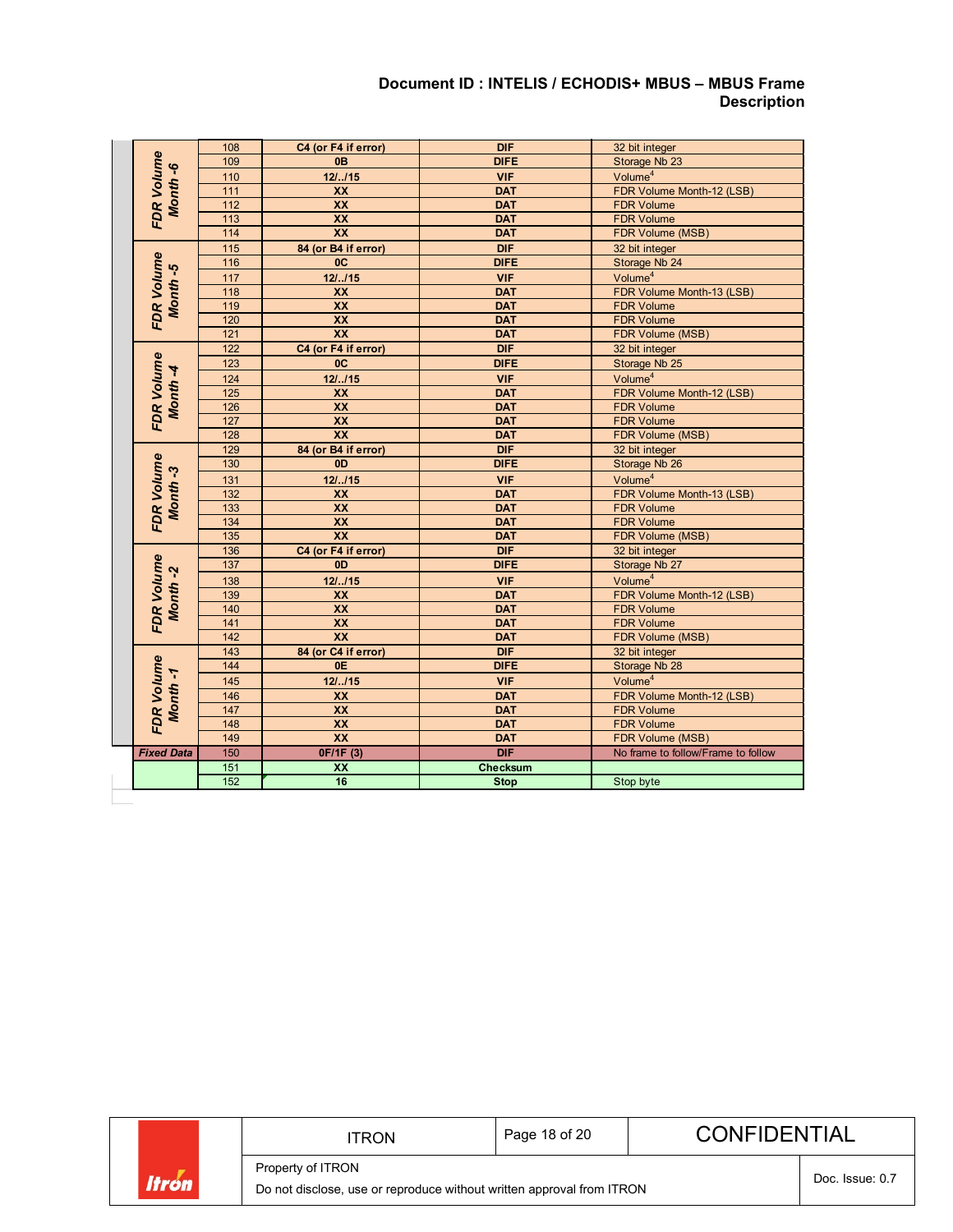### **Document ID : INTELIS / ECHODIS+ MBUS – MBUS Frame Description**

- 1 Slave primary address
	- Addr Address of slave<br>
	FDh Primary Address
	- FDh Primary Address in case of secondary addressing<br>FEh Broadcast address with response
	- Broadcast address with response
	- FFh Broadcast address without response
- 2 Meter status
	- Unused (always 0)
	- bit 1 Unused (always 0)<br>bit 2 Unused (always 0)
	- Unused (always 0)
	- bit 3 Permanent Error (Us asic)
	-
	- bit 5 Unused (always 0)
	- bit 6 Unused (always 0)
	- bit 7 Unused (always 0)
- 3 No frame to follow/Frame to follow

bit 4 Temporary Error (Backflow, air in pipe, Overflow, Dirty deposit)

Only if manufacturer specific is needed(0F) or if there is a 1F)

4 Volume

| 12h | unit: $0,1$ L |
|-----|---------------|
| 13h | unit: $1L$    |
| 14h | unit: $10 L$  |
| 15h | unit : 100 L  |

#### 5 Backflow Volume

| 92h | unit : 0,1 L |
|-----|--------------|
| 93h | unit: $1L$   |
| 94h | unit : 10 L  |
| 95h | unit : 100 L |

ITRON | Page 19 of 20 | CONFIDENTIAL Property of ITRON Doc. Issue: 0.7 **Itrón** Do not disclose, use or reproduce without written approval from ITRON